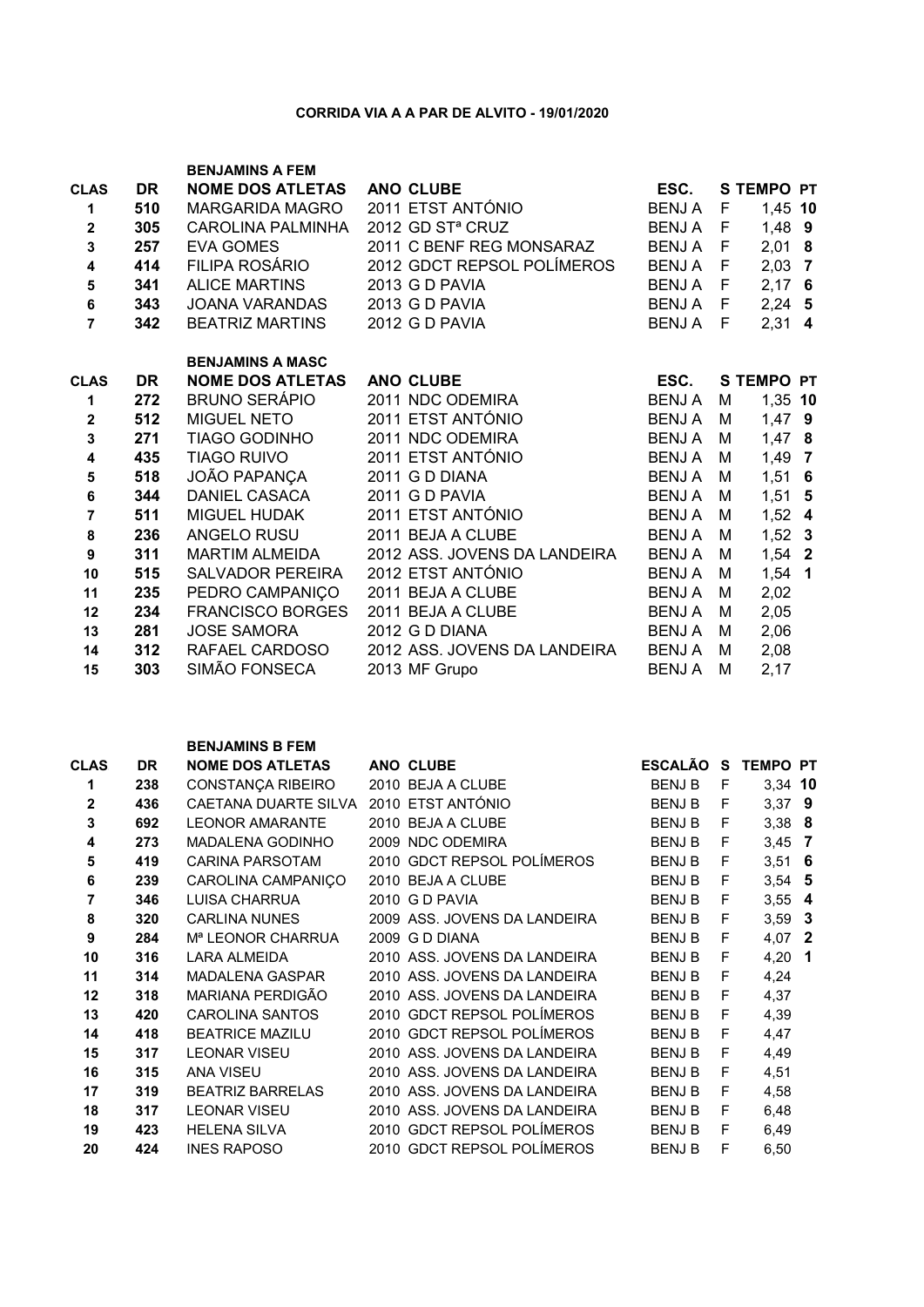|                         |           | <b>BENJAMINS B MASC</b>                |                                                 |                            |   |                 |  |
|-------------------------|-----------|----------------------------------------|-------------------------------------------------|----------------------------|---|-----------------|--|
| <b>CLAS</b>             | <b>DR</b> | <b>NOME DOS ATLETAS</b>                | ANO CLUBE                                       | ESCALÃO S TEMPO PT         |   |                 |  |
| 1                       | 448       | <b>JOSE MIRA</b>                       | 2009 ETST ANTÓNIO                               | <b>BENJ B</b>              | M | 3,41 10         |  |
| $\mathbf 2$             | 283       | PEDRO ROSA                             | 2010 G D DIANA                                  | <b>BENJ B</b>              | м | $3,46$ 9        |  |
| ${\bf 3}$               | 243       | <b>DUARTE PICA</b>                     | 2010 BEJA A CLUBE                               | <b>BENJB</b>               | м | $3,48$ 8        |  |
| 4                       | 348       | <b>AFONSO MARTINS</b>                  | 2010 G D PAVIA                                  | <b>BENJB</b>               | м | $3,50$ 7        |  |
|                         |           |                                        | 2010 BEJA A CLUBE                               |                            |   |                 |  |
| ${\bf 5}$               | 240       | <b>DIOGO BRANQUINHO</b>                |                                                 | <b>BENJB</b>               | M | $3,53$ 6        |  |
| 6                       | 323       | <b>MARTIM BOMBICO</b>                  | 2009 ASS. JOVENS DA LANDEIRA                    | <b>BENJB</b>               | м | $3,57$ 5        |  |
| $\overline{7}$          | 242       | <b>MARCO GUERREIRO</b>                 | 2010 BEJA A CLUBE                               | <b>BENJB</b>               | м | $4,02$ 4        |  |
| 8                       | 349       | <b>HUGO CALHAU</b>                     | 2010 G D PAVIA                                  | <b>BENJB</b>               | м | $4,05$ 3        |  |
| $\boldsymbol{9}$        | 322       | MIGUEL CARDOSO                         | 2010 ASS. JOVENS DA LANDEIRA                    | <b>BENJB</b>               | м | 4,44 2          |  |
| 10                      | 417       |                                        | ALEXANDRE MAQUINISTA 2010 GDCT REPSOL POLÍMEROS | <b>BENJ B</b>              | м | $6,50$ 1        |  |
|                         |           | <b>INFANTIS FEM</b>                    |                                                 |                            |   |                 |  |
| <b>CLAS</b>             | <b>DR</b> | <b>NOME DOS ATLETAS</b>                | ANO CLUBE                                       | ESCALÃO S TEMPO PT         |   |                 |  |
| 1                       | 263       | <b>LARA GOMES</b>                      | 2007 C BENF REG MONSARAZ                        | INFANTIS F                 |   | 3,42 10         |  |
| $\mathbf 2$             | 287       | <b>BEATRIZ SANTOS</b>                  | 2008 G D DIANA                                  | INFANTIS F                 |   | $3,53$ 9        |  |
| 3                       | 290       | RITA PASSINHAS                         | 2008 G D DIANA                                  | INFANTIS F                 |   | 3,558           |  |
| 4                       | 428       | NICOLE ROSÁRIO                         | 2008 GDCT REPSOL POLÍMEROS                      | INFANTIS F                 |   | $4,00$ 7        |  |
|                         |           |                                        |                                                 |                            |   |                 |  |
| ${\bf 5}$               | 275       | CAROLINA OLIVEIRA                      | 2008 NDC ODEMIRA                                | INFANTIS F                 |   | 4,20 6          |  |
| 6                       | 274       | <b>CATARINA SILVA</b>                  | 2007 NDC ODEMIRA                                | INFANTIS F                 |   | $4,30$ 5        |  |
| $\overline{7}$          | 327       | <b>MARIA CANIVETE</b>                  | 2007 ASS. JOVENS DA LANDEIRA                    | INFANTIS F                 |   | $5,12$ 4        |  |
|                         |           | <b>INFANTIS MASC</b>                   |                                                 |                            |   |                 |  |
| <b>CLAS</b>             | <b>DR</b> | <b>NOME DOS ATLETAS</b>                | ANO CLUBE                                       | <b>ESCALÃO S</b>           |   | <b>TEMPO PT</b> |  |
| 1                       | 248       | <b>VICENTE PAULO</b>                   | 2007 BEJA A CLUBE                               | INFANTIS M                 |   | $3,18$ 10       |  |
| $\mathbf 2$             | 405       | <b>MARTIM PRATES</b>                   | 2007 G D PAVIA                                  | INFANTIS M                 |   | $3,28$ 9        |  |
| ${\bf 3}$               | 406       | RODRIGO CHAVEIRO                       | 2007 G D PAVIA                                  | INFANTIS M                 |   | $3,43$ 8        |  |
| 4                       | 440       | <b>DINIS FIGUEIREDO</b>                | 2007 ETST ANTÓNIO                               | INFANTIS M                 |   | $3,51$ 7        |  |
| 5                       | 407       | <b>FRANCISCO CLEMENTE</b>              | 2007 G D PAVIA                                  | INFANTIS M                 |   | $4,13$ 6        |  |
| 6                       | 255       | <b>JOÃO INFANTE</b>                    | 2007 C BENF REG MONSARAZ                        | INFANTIS M                 |   | $4,19$ 5        |  |
|                         |           |                                        | 2008 GDCT REPSOL POLÍMEROS                      |                            |   |                 |  |
| $\overline{\mathbf{r}}$ | 426       | DUARTE GONÇALVES                       |                                                 | INFANTIS M                 |   | 4,39 4          |  |
| 8                       | 427       | <b>MARTIM MAQUINISTA</b>               | 2008 GDCT REPSOL POLÍMEROS                      | INFANTIS M                 |   | $7,57$ 3        |  |
|                         |           | <b>INICIADAS FEM</b>                   |                                                 |                            |   |                 |  |
| <b>CLAS</b>             | DR        | <b>NOME DOS ATLETAS</b>                | ANO CLUBE                                       | <b>ESCALÃO EX TEMPO PT</b> |   |                 |  |
| $\mathbf 1$             | 408       | LETICIA GANHÃO                         | 2006 G D PAVIA                                  | INICIADOS F                |   | 8,51 10         |  |
| $\mathbf 2$             | 335       | <b>RITA LETRAS</b>                     | 2005 ASS. JOVENS DA LANDEIRA                    | INICIADOS F                |   | 8,54 9          |  |
| 3                       | 331       | <b>MARTA VERISSIMO</b>                 | 2006 ASS. JOVENS DA LANDEIRA                    | INICIADOS F                |   | $9,15$ 8        |  |
| 4                       | 409       | <b>TATIANA PAREDES</b>                 | 2006 G D PAVIA                                  | INICIADOS F                |   | $9,17$ 7        |  |
| 5                       | 438       | DAIAN GALINHOLA                        | 2006 ETST ANTÓNIO                               | INICIADOS F                |   | $9,25$ 6        |  |
| 6                       | 439       | DIANA MIRA                             | 2005 ETST ANTÓNIO                               | INICIADOS F                |   | $9,42$ 5        |  |
| $\overline{7}$          | 252       | CAROLINA CASCALHEIRA 2006 BEJA A CLUBE |                                                 | INICIADOS F                |   | 9,54 4          |  |
| 8                       | 329       | <b>JOANA ARRAIOLOS</b>                 | 2006 ASS. JOVENS DA LANDEIRA                    | INICIADOS F                |   | $10,01$ 3       |  |
| $\boldsymbol{9}$        | 292       | <b>MARIANA DIAS</b>                    | 2006 G D DIANA                                  | INICIADOS F                |   | $10,22$ 2       |  |
|                         |           |                                        |                                                 |                            |   |                 |  |
| 10                      | 251       | <b>MARIA BALANCHO</b>                  | 2006 BEJA A CLUBE                               | INICIADOS F                |   | $10,22$ 1       |  |
| 11                      | 330       | LARA MARTINS                           | 2006 ASS. JOVENS DA LANDEIRA                    | INICIADOS F                |   | 10,40           |  |
| 12                      | 333       | MARGARIDA PARREIRA                     | 2005 ASS. JOVENS DA LANDEIRA                    | INICIADOS F                |   | 10,41           |  |
| 13                      | 334       | ANGELA CARDOSO                         | 2005 ASS. JOVENS DA LANDEIRA                    | INICIADOS F                |   | 11,27           |  |
|                         |           |                                        |                                                 |                            |   |                 |  |

INICIADOS MASC CLAS. DR NOME DOS ATLETAS ANO CLUBE ESCALÃO EXITEMPO PT 1 1 410 GUILHERME MIGUENS 2005 G D PAVIA<br>
2 297 PEDRO LABCERDA 2005 G D DIANA INICIADOS M 7,17 9 2 297 PEDRO LABCERDA 2005 G D DIANA 2008 INICIADOS M 7,17 9 3 412 TELMO PIADO 2005 G D PAVIA CONSTRUINICIADOS M 7,22 8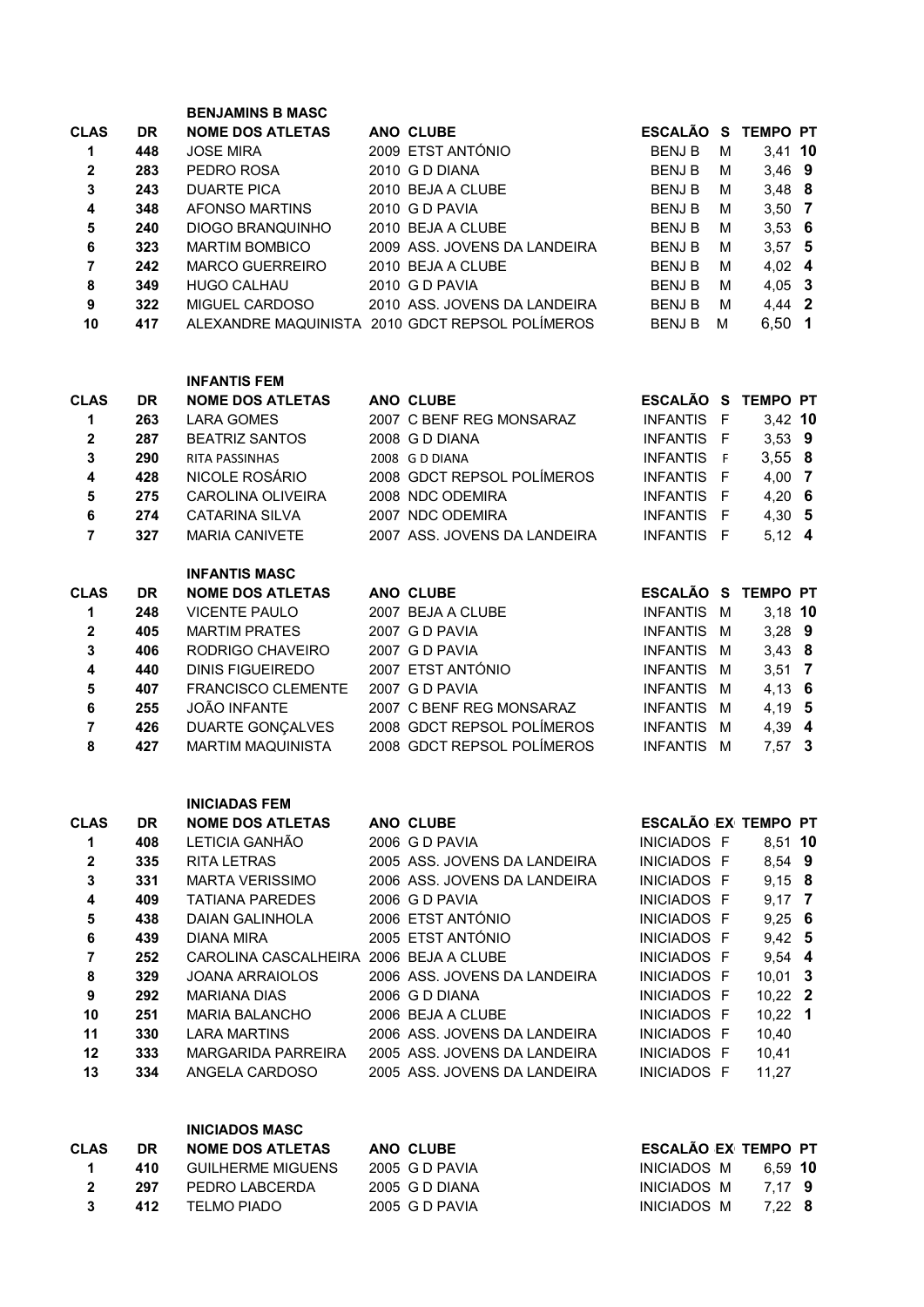| 1                       | 165          | MARIANA CARVALHO                                       | 2002 MF Grupo                         | <b>JUNIOR</b>                            | F      | 1,07,42 10         |  |
|-------------------------|--------------|--------------------------------------------------------|---------------------------------------|------------------------------------------|--------|--------------------|--|
| <b>CLS</b>              | DR           | <b>NOME DOS ATLETAS</b>                                | ANO CLUBE                             | ESCALÃO S TEMPO PT                       |        |                    |  |
|                         |              | <b>JUNIORES FEM</b>                                    |                                       |                                          |        |                    |  |
|                         |              |                                                        |                                       |                                          |        |                    |  |
| 23                      | 59           | DANIELA BOLETA                                         | 1993 Amiciclo Grândola                | <b>SENIOR</b>                            | F      | 1,38,01            |  |
| 22                      | 15           | <b>MARIA MARCELO</b>                                   | 1986 Correr em Évora                  | <b>SENIOR</b>                            | F      | 1,29,02            |  |
| 21                      | 27           | AMA MELRINHO                                           | 1991 Trail do texugo                  | <b>SENIOR</b>                            | F      | 1,28,21            |  |
| 20                      | 148          | <b>BRIGITE FONSECA</b>                                 | 1994 INDIVIDUAL                       | <b>SENIOR</b>                            | F      | 1,27,53            |  |
| 19                      | 5            | <b>BEATRIZ MIRÃO</b>                                   | 1997 Évora Night Runners              | <b>SENIOR</b>                            | F      | 1,25,56            |  |
| 18                      | 58           | PAULA MATIAS                                           | 1992 Amiciclo Grândola                | <b>SENIOR</b>                            | F      | 1,25,04            |  |
| 17                      | 180          | <b>TANIA CALISTO</b>                                   | 1988 C BENF REG MONSARAZ              | <b>SENIOR</b>                            | F      | 1,21,13            |  |
| 16                      | 71           | <b>ANA BONITO</b>                                      | 1998 INDIVIDUAL                       | <b>SENIOR</b>                            | F      | 1,20,29            |  |
| 15                      | 28           | <b>LICIA ADELINO</b>                                   | 1991 Correr em Évora                  | <b>SENIOR</b>                            | F      | 1,20,01            |  |
| 14                      | 43           | PATRICIA PARREIRA                                      | 1992 GD Baronia "Os Alentejanos"      | <b>SENIOR</b>                            | F      | 1,19,29            |  |
| 13                      | $\mathbf{1}$ | LILIANA JACINTO                                        | 1985 Spartan Racers                   | <b>SENIOR</b>                            | F      | 1,18,30            |  |
| 12                      | 207          | <b>BEATRIZ SARAMAGAIO</b>                              | 2000 ASS. JOVENS DA LANDEIRA          | <b>SENIOR</b><br><b>SENIOR</b>           | F      | 1,14,44            |  |
| 10<br>11                | 90<br>12     | M <sup>a</sup> EDUARDA MEDALHAS<br><b>RITA MARQUES</b> | 1991 INDIVIDUAL                       | <b>SENIOR</b>                            | F<br>F | 1,14,08<br>1,14,20 |  |
| 9                       |              | <b>SUSANA ESPADA</b>                                   | 1991 GDC Rio de Moinhos               | <b>SENIOR</b>                            | F      | 1,09,15            |  |
| 8                       | 165<br>117   | MARIANA CARVALHO                                       | 2002 MF Grupo<br>1985 B VOL. MONTEMOR | <b>JUNIOR</b>                            | F      | 1,07,42            |  |
| 7                       | 149          | DORA FIGUEIREDO                                        | 1992 Be Running                       | <b>SENIOR</b>                            | F      | 1,06,08            |  |
| 6                       | 115          | <b>CATIA PINTO</b>                                     | 1987 Be Running                       | <b>SENIOR</b>                            | F      | 1,05,47            |  |
| 5                       | 167          | SOFIA VAZ                                              | 1996 MF Grupo                         | <b>SENIOR</b>                            | F      | 1,01,59            |  |
| $\overline{\mathbf{4}}$ | 88           | <b>BENVINDA SANTOS</b>                                 | 1994 Juventude Vidigalense            | <b>SENIOR</b>                            | F      | 54,52              |  |
| $\mathbf{3}$            | 214          | RAQUEL CABAÇO                                          | 1987 RC TEAM                          | <b>SENIOR</b>                            | F      | 54,32              |  |
| $\bf{2}$                | 172          | SARA INÁCIO                                            | 1995 ADRAP                            | <b>SENIOR</b>                            | F      | 53,25              |  |
| 1                       | 200          | MARGARIDA DIONISIO                                     | 1987 A C SR <sup>ª</sup> DO DESTERRO  | <b>SENIOR</b>                            | - F    | 53,15              |  |
| <b>CLS</b>              | <b>DR</b>    | <b>NOME DOS ATLETAS</b>                                | ANO CLUBE                             | ESCALÃO S                                |        | <b>TEMPO</b>       |  |
|                         |              | <b>ABSOLUTAS FEM</b>                                   |                                       |                                          |        |                    |  |
|                         |              |                                                        |                                       |                                          |        |                    |  |
| 8                       |              |                                                        |                                       |                                          |        |                    |  |
| $\overline{7}$          | 693          | HENRIQUE JOIA                                          | 2003 BEJA A CLUBE                     | <b>JUVENIS</b>                           | M      | $14,17$ 4          |  |
| $\bf 6$                 | 694          | JOÃO LAUREANO                                          | 2003 BEJA A CLUBE                     | <b>JUVENIS</b>                           | M      | $14, 16$ 5         |  |
| ${\bf 5}$               | 339          | <b>GUILHERME GASPAR</b>                                | 2004 ASS. JOVENS DA LANDEIRA          | <b>JUVENIS</b>                           | M      | $12,14$ 6          |  |
| $\overline{\mathbf{4}}$ | 269          | <b>BALTASAR CRUZ</b>                                   | 2004 C BENF REG MONSARAZ              | <b>JUVENIS</b>                           | M      | $12,03$ 7          |  |
| $\mathbf 3$             | 513          | PEDRO CINTRA                                           | 2004 ETST ANTÓNIO                     | <b>JUVENIS</b>                           | м      | 10,57 8            |  |
| $\boldsymbol{2}$        | 270          | <b>DIOGO GOMES</b>                                     | 2004 C BENF REG MONSARAZ              | <b>JUVENIS</b>                           | м      | $10,35$ 9          |  |
| 1                       | 443          | <b>GONÇALO RAPOSO</b>                                  | 2004 ETST ANTÓNIO                     | <b>JUVENIS</b>                           | M      | 10,26 10           |  |
| <b>CLA</b>              | <b>DR</b>    | <b>NOME DOS ATLETAS</b>                                | ANO CLUBE                             | <b>ESCALÃO S</b>                         |        | <b>TEMPO PT</b>    |  |
|                         |              | <b>JUVENIS MASC</b>                                    |                                       |                                          |        |                    |  |
| $\mathbf{2}$            | 268          | <b>CATARINA PINTO</b>                                  | 2004 C BENF REG MONSARAZ              | <b>JUVENIS</b>                           | - F    | $13,03$ 9          |  |
| 1                       | 298          | MADALENA MATALOTO                                      | 2003 G D DIANA                        | <b>JUVENIS</b>                           | $-F$   | $12,15$ 10         |  |
| <b>CLAS</b>             | <b>DR</b>    | <b>NOME DOS ATLETAS</b>                                | ANO CLUBE                             | ESCALÃO S TEMPO PT                       |        |                    |  |
|                         |              | <b>JUVENIS FEM</b>                                     |                                       |                                          |        |                    |  |
|                         |              |                                                        |                                       |                                          |        |                    |  |
|                         | 295          | <b>GUILHERME ALVES</b>                                 | 2006 G D DIANA                        | <b>INICIADOS M</b>                       |        | <b>DSC</b>         |  |
| 14                      | 516          | <b>JORGE AFONSO</b>                                    | 2005 ETST ANTÓNIO                     | <b>INICIADOS M</b>                       |        | 10,36              |  |
| 13                      | 249          | <b>JOÃO MAGALHÃES</b>                                  | 2006 BEJA A CLUBE                     | <b>INICIADOS M</b>                       |        | 9,49               |  |
| 12                      | 250          | <b>TOMÁS ROSÁRIO</b>                                   | 2006 BEJA A CLUBE                     | <b>INICIADOS M</b>                       |        | 9,36               |  |
| 11                      | 430          | <b>HUGO NUNES</b>                                      | 2005 GDCT REPSOL POLÍMEROS            | <b>INICIADOS M</b>                       |        | 9,27               |  |
| $\boldsymbol{9}$<br>10  | 691<br>411   | <b>LUCAS IACTO</b><br><b>JOSÉ VITOR</b>                | 2006 G D PAVIA<br>2005 G D PAVIA      | <b>INICIADOS M</b><br><b>INICIADOS M</b> |        | 8,52 2<br>$9,03$ 1 |  |
| 8                       | 447          | <b>JOÃO PADEIRO</b>                                    | 2006 ETST ANTÓNIO                     | <b>INICIADOS M</b>                       |        | 8,34 3             |  |
| $\overline{7}$          | 446          | JOÃO COCHICHO                                          | 2005 ETST ANTÓNIO                     | <b>INICIADOS M</b>                       |        | 8,19 4             |  |
| $\bf 6$                 | 413          | DIOGO COELHO                                           | 2005 G D PAVIA                        | <b>INICIADOS M</b>                       |        | 8,01 5             |  |
| 5                       | 433          | ANDRÉ NEPOMUCENO                                       | 2006 ETST ANTÓNIO                     | <b>INICIADOS M</b>                       |        | $7,41$ 6           |  |
| 4                       | 442          | <b>FRANCISCO MAGRO</b>                                 | 2006 ETST ANTÓNIO                     | <b>INICIADOS M</b>                       |        | $7,28$ 7           |  |
|                         |              |                                                        |                                       |                                          |        |                    |  |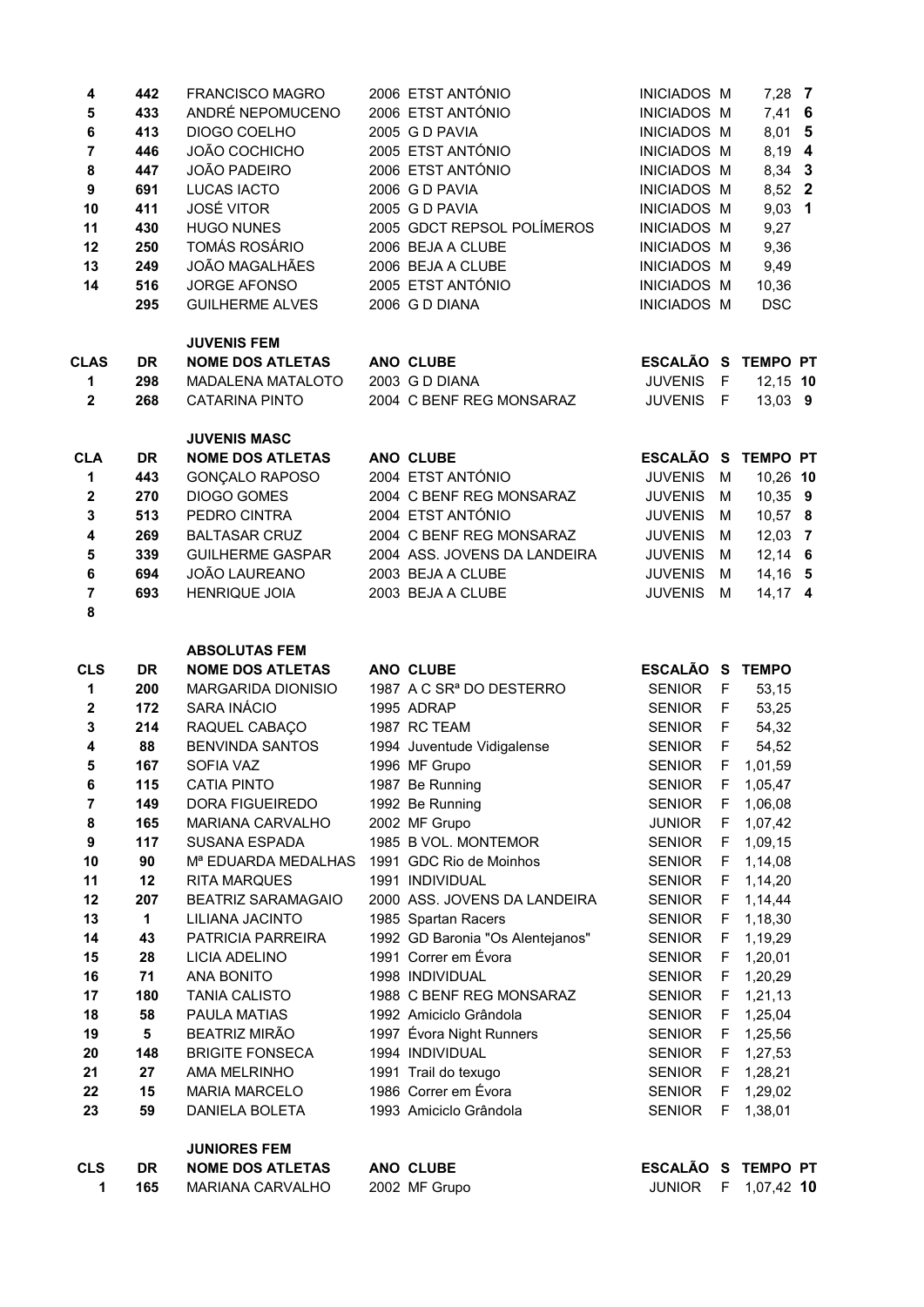|              |           | <b>SENIORES FEM</b>             |                                      |                |          |                 |                         |
|--------------|-----------|---------------------------------|--------------------------------------|----------------|----------|-----------------|-------------------------|
| <b>CLS</b>   | <b>DR</b> | <b>NOME DOS ATLETAS</b>         | <b>ANO CLUBE</b>                     | <b>ESCALÃO</b> | <b>S</b> | <b>TEMPO PT</b> |                         |
| 1            | 200       | <b>MARGARIDA DIONISIO</b>       | 1987 A C SR <sup>a</sup> DO DESTERRO | <b>SENIOR</b>  | F        | 53,15 10        |                         |
| $\mathbf{2}$ | 172       | SARA INÁCIO                     | 1995 ADRAP                           | <b>SENIOR</b>  | F        | 53,25 9         |                         |
| 3            | 214       | RAQUEL CABAÇO                   | 1987 RC TEAM                         | <b>SENIOR</b>  | F        | 54,32 8         |                         |
| 4            | 88        | <b>BENVINDA SANTOS</b>          | 1994 Juventude Vidigalense           | <b>SENIOR</b>  | F        | 54,52 7         |                         |
| 5            | 167       | SOFIA VAZ                       | 1996 MF Grupo                        | <b>SENIOR</b>  | F        | $1,01,59$ 6     |                         |
| 6            | 115       | <b>CATIA PINTO</b>              | 1987 Be Running                      | <b>SENIOR</b>  | F        | $1,05,47$ 5     |                         |
| 7            | 149       | <b>DORA FIGUEIREDO</b>          | 1992 Be Running                      | <b>SENIOR</b>  | F        | 1,06,08         | -4                      |
| 8            | 117       | <b>SUSANA ESPADA</b>            | 1985 B VOL. MONTEMOR                 | <b>SENIOR</b>  | F        | $1,09,15$ 3     |                         |
| 9            | 90        | M <sup>a</sup> EDUARDA MEDALHAS | 1991 GDC Rio de Moinhos              | <b>SENIOR</b>  | F        | 1,14,08         | $\overline{\mathbf{2}}$ |
| 10           | 12        | <b>RITA MARQUES</b>             | 1991 INDIVIDUAL                      | <b>SENIOR</b>  | F        | 1,14,20         | - 1                     |
| 11           | 207       | <b>BEATRIZ SARAMAGAIO</b>       | 2000 ASS, JOVENS DA LANDEIRA         | <b>SENIOR</b>  | F        | 1,14,44         |                         |
| 12           | 1         | LILIANA JACINTO                 | 1985 Spartan Racers                  | <b>SENIOR</b>  | F        | 1,18,30         |                         |
| 13           | 43        | PATRICIA PARREIRA               | 1992 GD Baronia "Os Alentejanos"     | <b>SENIOR</b>  | F        | 1,19,29         |                         |
| 14           | 28        | LICIA ADELINO                   | 1991 Correr em Évora                 | <b>SENIOR</b>  | F        | 1,20,01         |                         |
| 15           | 71        | <b>ANA BONITO</b>               | 1998 INDIVIDUAL                      | <b>SENIOR</b>  | F        | 1,20,29         |                         |
| 16           | 180       | <b>TANIA CALISTO</b>            | 1988 C BENF REG MONSARAZ             | <b>SENIOR</b>  | F        | 1,21,13         |                         |
| 17           | 58        | <b>PAULA MATIAS</b>             | 1992 Amiciclo Grândola               | <b>SENIOR</b>  | F        | 1,25,04         |                         |
| 18           | 5         | <b>BEATRIZ MIRÃO</b>            | 1997 Évora Night Runners             | <b>SENIOR</b>  | F        | 1,25,56         |                         |
| 19           | 148       | <b>BRIGITE FONSECA</b>          | 1994 INDIVIDUAL                      | <b>SENIOR</b>  | F        | 1,27,53         |                         |
| 20           | 27        | AMA MELRINHO                    | 1991 Trail do texugo                 | <b>SENIOR</b>  | F        | 1,28,21         |                         |
| 21           | 15        | <b>MARIA MARCELO</b>            | 1986 Correr em Évora                 | <b>SENIOR</b>  | F        | 1,29,02         |                         |
| 22           | 59        | <b>DANIELA BOLETA</b>           | 1993 Amiciclo Grândola               | <b>SENIOR</b>  | F        | 1,38,01         |                         |

## VET 35 FEM

VET 40 FEM

| <b>CLAS</b>  | <b>DR</b> | <b>NOME DOS ATLETAS</b> | ANO CLUBE                    | <b>ESCALÃO</b> | S  | <b>TEMPO PT</b> |
|--------------|-----------|-------------------------|------------------------------|----------------|----|-----------------|
|              | 190       | ANA LOURENÇO            | 1983 NDC ODEMIRA             | <b>VET 35</b>  | F  | 53.00 10        |
| $\mathbf{2}$ | 106       | <b>XANA QUINTANEIRO</b> | 1984 Beja A Clube            | <b>VET 35</b>  | F. | 1,04,46 9       |
| 3            | 10        | <b>CATIA FONSECA</b>    | 1982 SSCGD                   | <b>VET 35</b>  | F. | 1.07.35 8       |
| 4            | 120       | MARLENE CANIÇO          | 1983 B VOL. MONTEMOR         | <b>VET 35</b>  | F. | $1,10,58$ 7     |
| 5            | 82        | <b>CARMEM SAFARA</b>    | 1984 Be Running              | <b>VET 35</b>  | F. | $1,12,14$ 6     |
| 6            | 52        | MARGARIDA BARRADAS      | 1983 INDIVIDUAL              | <b>VET 35</b>  | F. | $1,15,20$ 5     |
|              | 60        | <b>JULIANA LIMA</b>     | 1984 INDIVIDUAL              | <b>VET 35</b>  |    | $F$ 1,15,20 4   |
| 8            | 95        | <b>SUSANA BANHA</b>     | 1984 ASS.PAS                 | <b>VET 35</b>  | F  | $1,18,13$ 3     |
| 9            | 9         | <b>VANDA</b>            | 1980 Évora Night Runners     | <b>VET 35</b>  | F  | $1,18,13$ 2     |
| 10           | 24        | JOANA GONÇALVES         | 1984 ASS, JOVENS DA LANDEIRA | <b>VET 35</b>  | F  | $1,24,29$ 1     |
| 11           | 50        | ELIMARA SOUZA           | 1981 INDIVIDUAL              | <b>VET 35</b>  | F  | 1,29,30         |
| 12           | 151       | <b>CARINA NUNES</b>     | 1984 Correr em Évora         | <b>VET 35</b>  | F  | 1.33.11         |

CLAS DR NOME DOS ATLETAS ANO CLUBE TEMPO PT ESCALÃO S TEMPO PT 1 205 ADELINA TANGANHO 1978 INDIVIDUAL VET 40 F 1,05,16 10 2 122 MARIA JOÃO RIBEIRO 1979 B VOL. MONTEMOR VET 40 F 1,10,01 9 3 38 Mª JESUS SOUSA 1978 Singarunners VET 40 F 1,12,38 8 4 91 HELENA CALDEIRA 1978 GDC Rio de Moinhos VET 40 F 1,14,29 7 5 181 SILVIA CAMPOS 1977 C BENF REG MONSARAZ VET 40 F 1,18,00 6 6 121 ELISABETE PICANÇO 1977 B VOL. MONTEMOR VET 40 F 1,18,10 5 7 222 SANDRA FRANCO 1978 MF Grupo 1978 VET 40 8 35 MARA SILVA 1979 Correr em Évora VET 40 F 1,23,11 3 9 3 RUTE OLIVEIRA 1977 Correr em Évora VET 40 F 1,23,11 2 10 42 DINA CAMPINO 1975 Évora Night Runners VET 40 F 1,25,57 1 11 63 LUCIA GONÇALVES 1976 Amiciclo Grândola VET 40 F 1,27,05 12 49 SONIO QUINTAS 1977 GD Piranhas do Alqueva VET 40 F 1,28,21 13 156 SONIA RAMOS 1978 Correr em Évora 1978 VET 40 F 1,42,22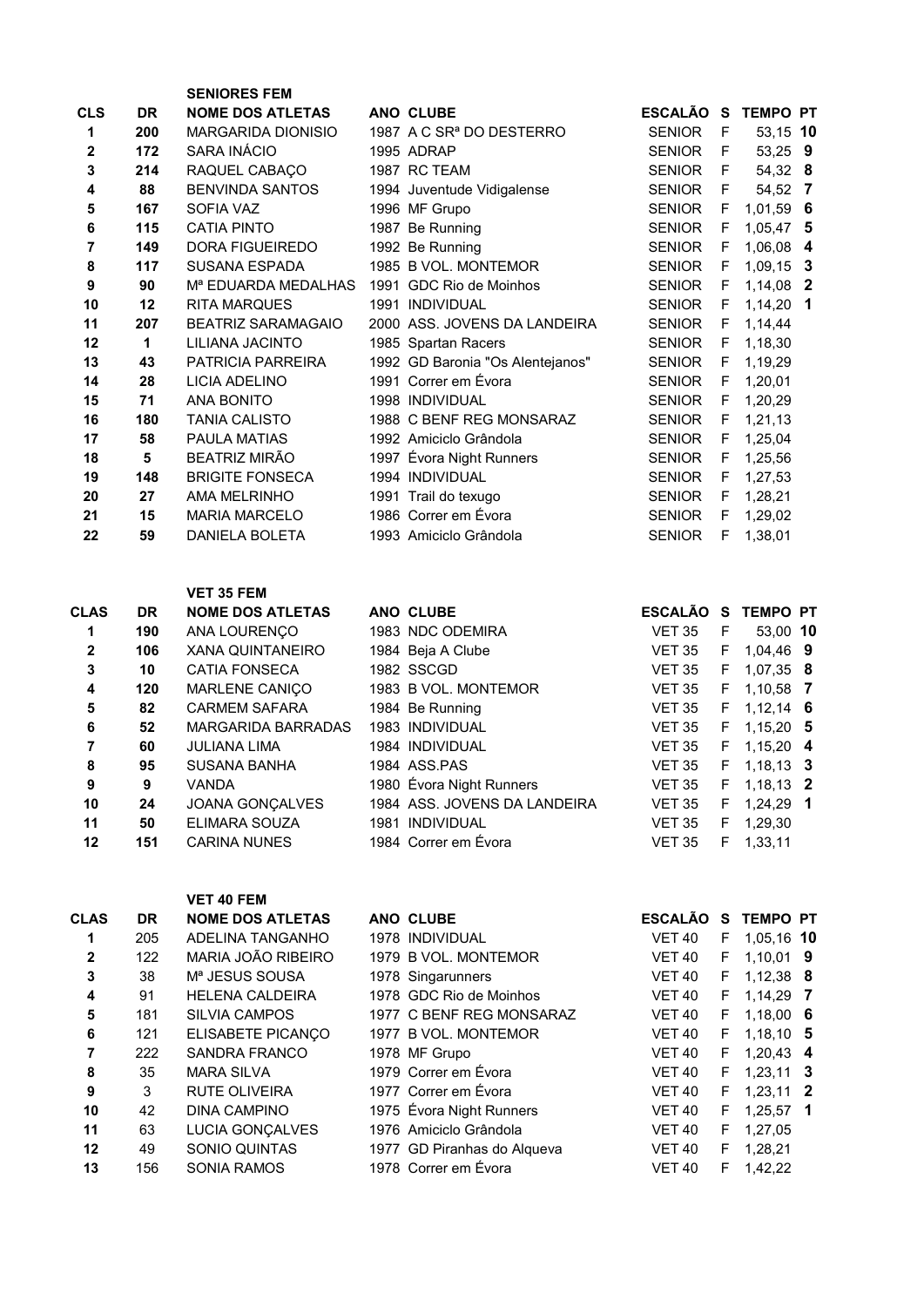|                  |           | <b>VET 45 FEM</b>                            |                                |                                |        |                 |                |
|------------------|-----------|----------------------------------------------|--------------------------------|--------------------------------|--------|-----------------|----------------|
| <b>CLS</b>       | <b>DR</b> | <b>NOME DOS ATLETAS</b>                      | ANO CLUBE                      | ESCALÃO S TEMPO PT             |        |                 |                |
| 1                | 217       | <b>ANJOS MOREIRA</b>                         | 1972 G D DIANA                 | <b>VET 45</b>                  | F      | 1,01,26 10      |                |
| 2                | 119       | <b>MARIA RODRIGUES</b>                       | 1974 B VOL. MONTEMOR           | <b>VET 45</b>                  | F.     | 1,03,48 9       |                |
| 3                | 229       | <b>MARIA JUSTINO</b>                         | 1972 B VOL. MONTEMOR           | <b>VET 45</b>                  | F.     | $1,14,20$ 8     |                |
| 4                | 168       | <b>SUSANA ROSA</b>                           | 1974 MF Grupo                  | <b>VET 45</b>                  | F.     | $1,20,14$ 7     |                |
| 5                | 517       | <b>CARLA RAMOS</b>                           | 1974 Évora Night Runners       | <b>VET 45</b>                  | F.     | $1,21,07$ 6     |                |
| $\bf 6$          | 76        | <b>CELINA SERRANO</b>                        | 1971 Be Running                | <b>VET 45</b>                  | F.     | $1,22,35$ 5     |                |
| $\overline{7}$   | 162       | <b>DINA SILVA</b>                            | 1974 Correr em Évora           | <b>VET 45</b>                  | F.     | 1,29,01 4       |                |
| 8                | 66        | PAULA MAURICIO                               | 1972 INDIVIDUAL                | <b>VET 45</b>                  | F.     | $1,35,24$ 3     |                |
|                  |           |                                              |                                |                                |        |                 |                |
| <b>CLAS</b>      | <b>DR</b> | <b>VET 50 FEM</b><br><b>NOME DOS ATLETAS</b> | ANO CLUBE                      | ESCALÃO S                      |        | <b>TEMPO PT</b> |                |
| 1                | 185       | EUGENIA IZAIAS                               | 1963 FED FAMILIA E PAZ         | <b>VET 50</b>                  | F.     | 1,05,05 10      |                |
| $\mathbf{2}$     | 178       | PAULA RAMALHO                                | 1969 C BENF REG MONSARAZ       | <b>VET 50</b>                  | F.     | 1,07,23 9       |                |
| 3                | 163       | AMELIA CARVALHO                              | 1969 MF Grupo                  | <b>VET 50</b>                  | F.     | $1,10,07$ 8     |                |
| 4                | 61        | Mª JOSE SANTOS                               | 1968 Irmãos Luzias             | <b>VET 50</b>                  | F.     | 1,12,45         | $\overline{7}$ |
| 5                | 26        | <b>ANA RACHA</b>                             | 1969 Correr em Évora           | <b>VET 50</b>                  | F.     | $1,13,41$ 6     |                |
| $\bf 6$          | 37        | PAULA JORGE                                  | 1968 The in-laws               | <b>VET 50</b>                  | F.     | $1,16,15$ 5     |                |
| $\overline{7}$   | 104       | ANA MILITÃO                                  | 1966 Beja A Clube              | <b>VET 50</b>                  | F.     | 1,16,43 4       |                |
| 8                | 133       | <b>MARIA CORREIA</b>                         | 1966 B VOL. MONTEMOR           | <b>VET 50</b>                  | F.     | $1,23,21$ 3     |                |
| $\boldsymbol{9}$ | 78        | PAULA SEIXAS                                 | 1965 Be Running                | <b>VET 50</b>                  | F.     | 1,23,29 2       |                |
| 10               | 116       | <b>CANDIDA VALADAS</b>                       | 1960 Be Running                | <b>VET 50</b>                  | F.     | $1,25,55$ 1     |                |
| 11               | 4         | PAULA VICENTE                                | 1965 Correr em Évora           | <b>VET 50</b>                  | F.     | 1,33,11         |                |
| 12               | 75        | <b>ANA CURVA</b>                             | 1962 A.T.R. Cabras Doidas      | <b>VET 50</b>                  | F.     | 1,40,12         |                |
| 13               | 80        | ROSA CATITA                                  | 1968 Be Running                | <b>VET 50</b>                  | F.     | 1,40,13         |                |
| 14               | 51        | CREUZA SOUZA                                 | 1962 INDIVIDUAL                | <b>VET 50</b>                  | F      | 1,40,20         |                |
|                  |           |                                              |                                |                                |        |                 |                |
|                  |           | <b>JUNIORES MASC</b>                         |                                |                                |        |                 |                |
| <b>CLAS</b>      | <b>DR</b> | <b>NOME DOS ATLETAS</b>                      | ANO CLUBE                      | <b>ESCALÃO S</b>               |        | <b>TEMPO PT</b> |                |
| 1                | 187       | ANGELO DIAS                                  | 2002 NDC ODEMIRA               | <b>JUNIOR</b>                  | М      | 52,03 10        |                |
|                  |           |                                              |                                |                                |        |                 |                |
| $\mathbf{2}$     | 224       | <b>MIGUEL ROSA</b>                           | 2002 G D PAVIA                 | <b>JUNIOR</b>                  | м      | 52,19 9         |                |
| 3                | 176       | <b>GONÇALO CARRILHO</b>                      | 2001 C BENF REG MONSARAZ       | <b>JUNIOR</b>                  | м      | 56,22 8         |                |
| 4                | 160       | <b>DELFIM LOPES</b>                          | 2001 ASS. JOVENS DA LANDEIRA   | <b>JUNIOR</b>                  | М      | 56,41 7         |                |
|                  |           |                                              |                                |                                |        |                 |                |
|                  |           | <b>ABSOLUTOS MASC</b>                        |                                |                                |        |                 |                |
| <b>CLAS</b>      | <b>DR</b> | <b>NOME DOS ATLETAS</b>                      | ANO CLUBE                      | ESCALÃO S TEMPO                |        |                 |                |
| 1                | 169       | <b>JOAO FERREIRA</b>                         | 1993 MF Grupo                  | <b>SENIOR</b>                  | M      | 43,53           |                |
| 2                | 99        | JOÃO CRUZ                                    | 1985 Beja A Clube              | <b>SENIOR</b>                  | м      | 44,48           |                |
| 3                | 102       | <b>CARLOS PAPACINZA</b>                      | 1988 Beja A Clube              | <b>SENIOR</b>                  | м      | 44,49           |                |
| 4                | 189       | FRANCISCO GUERREIRO                          | 1999 NDC ODEMIRA               | <b>SENIOR</b>                  | м      | 49,57           |                |
| 5                | 187       | ANGELO DIAS                                  | 2002 NDC ODEMIRA               | <b>JUNIOR</b>                  | М      | 52,03           |                |
| 6                | 216       | VITOR CARVALHEIRA                            | 1988 C N Alvito                | <b>SENIOR</b>                  | М      | 52,12           |                |
| 7                | 224       | MIGUEL ROSA                                  | 2002 G D PAVIA                 | <b>JUNIOR</b>                  | М      | 52,19           |                |
| 8                | 109       | <b>JOSE BANHA</b>                            | 1990 Beja A Clube              | <b>SENIOR</b>                  | М<br>М | 52,28           |                |
| 9                | 98        | <b>FABIO CORREIA</b><br><b>RUI MARTINS</b>   | 1989 Beja A Clube              | <b>SENIOR</b>                  | М      | 52,39           |                |
| 10               | 225       | JOÃO ANDRÉ                                   | 1985 G D PAVIA<br>1986 RC TEAM | <b>SENIOR</b>                  | М      | 53,42           |                |
| 11               | 213<br>94 | <b>EMANUEL RAMALHO</b>                       | 1990 GDC Rio de Moinhos        | <b>SENIOR</b>                  | М      | 54,33           |                |
| 12<br>13         | 176       | GONÇALO CARRILHO                             | 2001 C BENF REG MONSARAZ       | <b>SENIOR</b><br><b>JUNIOR</b> | М      | 56,21<br>56,22  |                |
| 14               | 160       | <b>DELFIM LOPES</b>                          | 2001 ASS. JOVENS DA LANDEIRA   | <b>JUNIOR</b>                  | М      | 56,41           |                |
| 15               | 179       | PEDRO CALISTO                                | 1989 C BENF REG MONSARAZ       | <b>SENIOR</b>                  | м      | 57,01           |                |
| 16               | 175       | <b>JESUALDO CLARO</b>                        | 1985 C BENF REG MONSARAZ       | <b>SENIOR</b>                  | м      | 57,02           |                |
| 17               | 157       | CARLOS COELHO                                | 1988 FC CASTRENSE              | <b>SENIOR</b>                  | М      | 59,10           |                |
| 18               | 32        | JOÃO SOEIRO                                  | 1990 Correr em Giesta/GDUG     | <b>SENIOR</b>                  | М      | 59,26           |                |
| 19               | 19        | LUIS ALBARDINHA                              | 1989 INDIVIDUAL                | <b>SENIOR</b>                  | м      | 1,05,10         |                |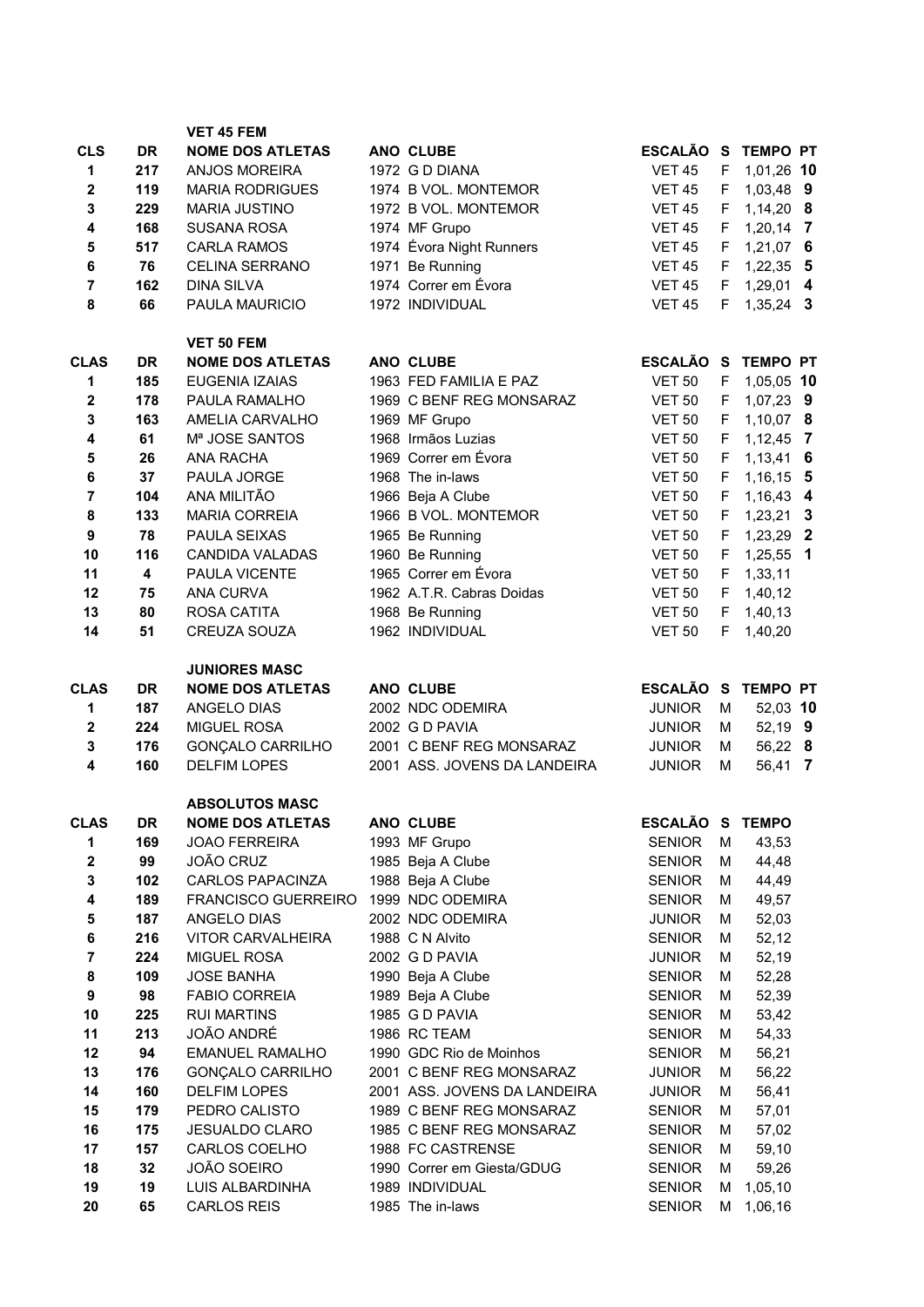| 21          | 14        | GONÇALO MELÃO              | 1986 The Running Jokers    | <b>SENIOR</b> | м | 1,07,47         |                         |
|-------------|-----------|----------------------------|----------------------------|---------------|---|-----------------|-------------------------|
| 22          | 67        | <b>BRUNO PARREIRA</b>      | 1985 Évora Night Runners   | <b>SENIOR</b> | м | 1,17,01         |                         |
| 23          | 70        | <b>DIOGO CORREIA</b>       | 1995 The in-laws           | <b>SENIOR</b> | м | 1,19,08         |                         |
|             |           | <b>SENIORES MASC</b>       |                            |               |   |                 |                         |
| <b>CLAS</b> | <b>DR</b> | <b>NOME DOS ATLETAS</b>    | ANO CLUBE                  | ESCALÃO S     |   | <b>TEMPO PT</b> |                         |
| 1           | 169       | <b>JOAO FERREIRA</b>       | 1993 MF Grupo              | <b>SENIOR</b> | м | 43,53 10        |                         |
| 2           | 99        | JOÃO CRUZ                  | 1985 Beja A Clube          | <b>SENIOR</b> | м | 44,48 9         |                         |
| 3           | 102       | <b>CARLOS PAPACINZA</b>    | 1988 Beja A Clube          | <b>SENIOR</b> | м | 44,49 8         |                         |
| 4           | 189       | <b>FRANCISCO GUERREIRO</b> | 1999 NDC ODEMIRA           | <b>SENIOR</b> | м | 49,57           | $\overline{7}$          |
| 5           | 216       | VITOR CARVALHEIRA          | 1988 C N Alvito            | <b>SENIOR</b> | м | $52,12$ 6       |                         |
| 6           | 109       | <b>JOSE BANHA</b>          | 1990 Beja A Clube          | <b>SENIOR</b> | М | 52,28 5         |                         |
| 7           | 98        | <b>FABIO CORREIA</b>       | 1989 Beja A Clube          | <b>SENIOR</b> | м | 52,39 4         |                         |
| 8           | 225       | <b>RUI MARTINS</b>         | 1985 G D PAVIA             | <b>SENIOR</b> | м | 53,42 3         |                         |
| 9           | 213       | JOÃO ANDRÉ                 | 1986 RC TEAM               | <b>SENIOR</b> | м | 54,33 2         |                         |
| 10          | 94        | <b>EMANUEL RAMALHO</b>     | 1990 GDC Rio de Moinhos    | <b>SENIOR</b> | М | 56,21           | $\overline{\mathbf{1}}$ |
| 11          | 179       | PEDRO CALISTO              | 1989 C BENF REG MONSARAZ   | <b>SENIOR</b> | м | 57,01           |                         |
| 12          | 175       | <b>JESUALDO CLARO</b>      | 1985 C BENF REG MONSARAZ   | <b>SENIOR</b> | м | 57,02           |                         |
| 13          | 157       | CARLOS COELHO              | 1988 FC CASTRENSE          | <b>SENIOR</b> | м | 59,10           |                         |
| 14          | 32        | JOÃO SOEIRO                | 1990 Correr em Giesta/GDUG | <b>SENIOR</b> | М | 59,26           |                         |
| 15          | 19        | LUIS ALBARDINHA            | 1989 INDIVIDUAL            | <b>SENIOR</b> | м | 1,05,10         |                         |
| 16          | 65        | <b>CARLOS REIS</b>         | 1985 The in-laws           | <b>SENIOR</b> | м | 1,06,16         |                         |
| 17          | 14        | GONÇALO MELÃO              | 1986 The Running Jokers    | <b>SENIOR</b> | м | 1,07,47         |                         |
| 18          | 67        | <b>BRUNO PARREIRA</b>      | 1985 Évora Night Runners   | <b>SENIOR</b> | м | 1,17,01         |                         |
| 19          | 70        | <b>DIOGO CORREIA</b>       | 1995 The in-laws           | <b>SENIOR</b> | м | 1,19,08         |                         |

## VET 35 MASC

| <b>CLAS</b> | <b>DR</b> | <b>NOME DOS ATLETAS</b>    | ANO CLUBE                      | <b>ESCALÃO</b> | <b>S</b> | <b>TEMPO PT</b> |  |
|-------------|-----------|----------------------------|--------------------------------|----------------|----------|-----------------|--|
| 1           | 55        | <b>CLAUDIO RODRIGUES</b>   | 1983 Ass. Cultural Sambrasense | <b>VET 35</b>  | м        | 43.44 10        |  |
| 2           | 208       | <b>MANUEL MUANDO</b>       | 1984 Amiciclo Grândola         | <b>VET 35</b>  | м        | 49,46 9         |  |
| 3           | 218       | <b>JOÃO CHARRUA</b>        | 1981 G D DIANA                 | <b>VET 35</b>  | м        | $50,12$ 8       |  |
| 4           | 184       | PEDRO VIEIRA               | 1982 ASS, JOVENS DA LANDEIRA   | <b>VET 35</b>  | м        | 53,31 7         |  |
| 5           | 164       | <b>MANUEL FONSECA</b>      | 1983 MF Grupo                  | <b>VET 35</b>  | м        | 54,13 6         |  |
| 6           | 223       | <b>BRUNO HELENO</b>        | 1981 ASS, JOVENS DA LANDEIRA   | <b>VET 35</b>  | м        | $54,21$ 5       |  |
| 7           | 108       | <b>NUNO VALENTE</b>        | 1980 Beja A Clube              | <b>VET 35</b>  | м        | 55,10 4         |  |
| 8           | 7         | NUNO CONCHINHA             | 1983 Évora Night Runners       | <b>VET 35</b>  | М        | 55,19 3         |  |
| 9           | 64        | <b>CARLOS MENES</b>        | 1984 Lebre                     | <b>VET 35</b>  | м        | 55,58 2         |  |
| 10          | 41        | <b>JOÃO CRUZ</b>           | 1982 RC TEAM                   | <b>VET 35</b>  | м        | $59,43$ 1       |  |
| 11          | 215       | <b>PAULO VIEGAS</b>        | 1981 ASS, JOVENS DA LANDEIRA   | <b>VET 35</b>  | М        | 59,55           |  |
| 12          | 23        | <b>HELIO BARRELAS</b>      | 1982 ASS, JOVENS DA LANDEIRA   | <b>VET 35</b>  | м        | 1,05,19         |  |
| 13          | 113       | FLAVIO BAIÃO               | 1980 C A VIANA ALENTEJO        | <b>VET 35</b>  | м        | 1,06,38         |  |
| 14          | 72        | JOÃO DA MAIA               | 1981 Amiciclo Grândola         | <b>VET 35</b>  | M        | 1,12,46         |  |
| 15          | 193       | ANDRE OLIVEIRA             | 1981 ETST ANTÓNIO              | <b>VET 35</b>  | м        | 1,13,25         |  |
| 16          | 128       | <b>MIGUEL VARELA</b>       | 1983 B VOL. MONTEMOR           | <b>VET 35</b>  | м        | 1,17,34         |  |
| 17          | 16        | ANTONIO CAMACHO            | 1984 INDIVIDUAL                | <b>VET 35</b>  | м        | 1,27,17         |  |
| 18          | 36        | <b>FRANCISCO RODRIGUES</b> | 1981 INDIVIDUAL                | <b>VET 35</b>  | м        | 1,37,37         |  |

## VET 40 MASC

| <b>CLAS</b> | <b>DR</b> | <b>NOME DOS ATLETAS</b> | ANO CLUBE                  |               |   | ESCALÃO S TEMPO PT |
|-------------|-----------|-------------------------|----------------------------|---------------|---|--------------------|
| 1           | 147       | JOSÉ GASPAR             | 1977 C F OS BELENENSES     | <b>VET 40</b> | м | 44,02 10           |
| 2           | 100       | <b>CUSTODIO ANTONIO</b> | 1977 Beja A Clube          | <b>VET 40</b> | м | 49.16 9            |
| 3           | 174       | <b>TIAGO MARQUES</b>    | 1977 C BENF REG MONSARAZ   | <b>VET 40</b> | м | $50.18$ 8          |
| 4           | 221       | RUI GONÇALVES           | 1975 GDCT REPSOL POLÍMEROS | <b>VET 40</b> | м | 50,48 7            |
| 5           | 196       | PAULO BRANCO            | 1976 INDIVIDUAL            | <b>VET 40</b> | м | $52.49$ 6          |
| 6           | 143       | <b>BRUNO FRAGA</b>      | 1977 G.D.R da Reboleira    | <b>VET 40</b> | м | 53.46 5            |
|             | 87        | <b>JOÃO PATEIRA</b>     | 1978 KÇPHODA WOLVES TRAIL  | <b>VET 40</b> | м | 54.53 4            |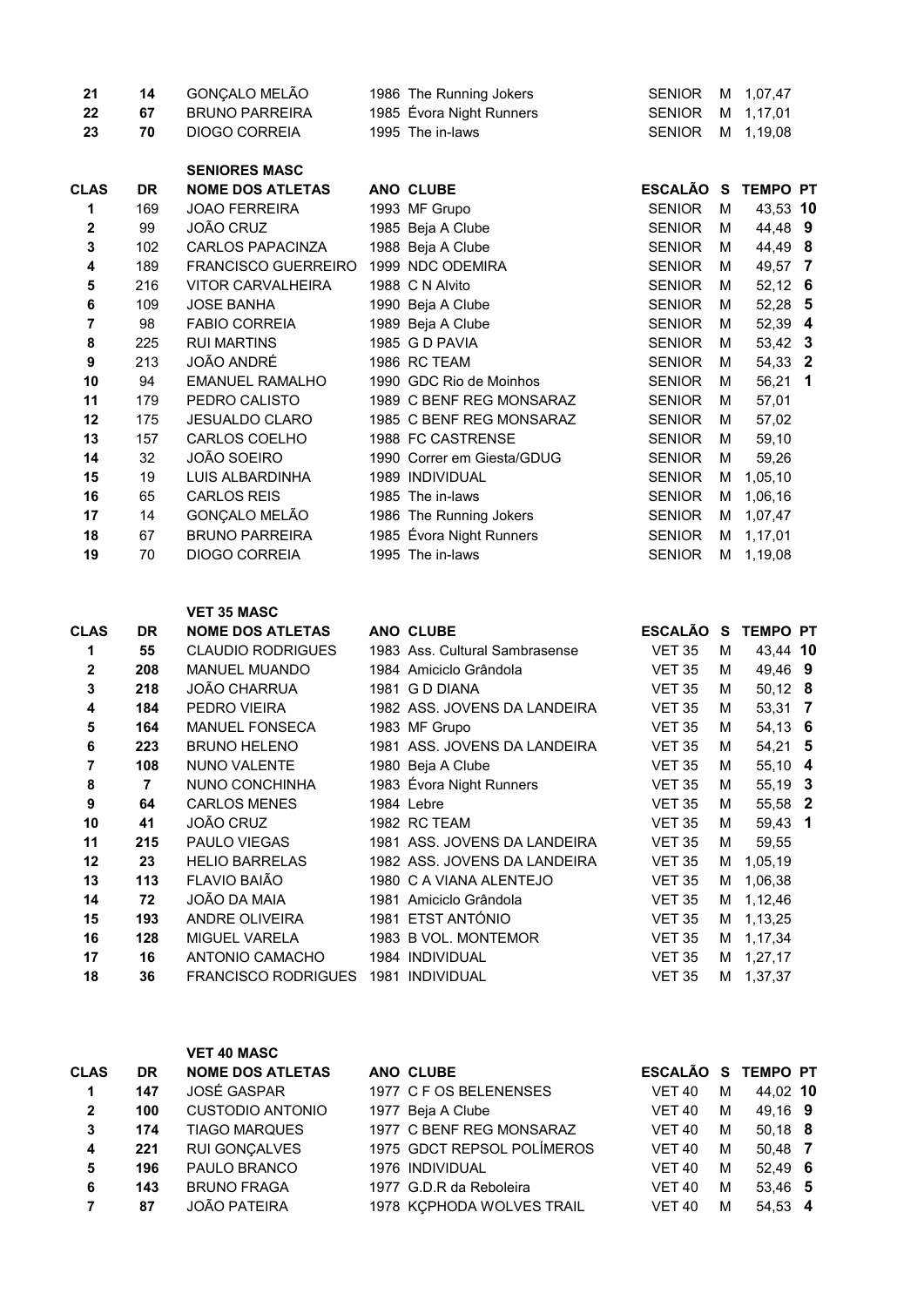| 8                | 206                     | <b>OSCAR TANGANHO</b>                | 1979 INDIVIDUAL                                          | <b>VET 40</b>                  | М      | 55,53 3            |  |
|------------------|-------------------------|--------------------------------------|----------------------------------------------------------|--------------------------------|--------|--------------------|--|
| $\boldsymbol{9}$ | 182                     | ANGELO INFANTE                       | 1979 C BENF REG MONSARAZ                                 | <b>VET 40</b>                  | м      | 56,00 2            |  |
| 10               | $\overline{\mathbf{2}}$ | JOÃO BESSA                           | 1978 Spartan Racers                                      | <b>VET 40</b>                  | М      | 56,06 1            |  |
| 11               | 219                     | HUGO SERTÓRIO                        | 1975 G D DIANA                                           | <b>VET 40</b>                  | M      | 57,24              |  |
| 12               | 220                     | <b>CARLOS ROSÁRIO</b>                | 1976 GDCT REPSOL POLÍMEROS                               | <b>VET 40</b>                  | м      | 57,49              |  |
| 13               | 53                      | <b>JOÃO FONSECA</b>                  | 1978 INDIVIDUAL                                          | <b>VET 40</b>                  | м      | 59,14              |  |
| 14               | 114                     | <b>BRUNO MARTINS</b>                 | 1977 C A VIANA ALENTEJO                                  | <b>VET 40</b>                  | м      | 59,20              |  |
| 15               | 112                     | MARCO JOSE                           | 1979 C A VIANA ALENTEJO                                  | <b>VET 40</b>                  | м      | 59,56              |  |
| 16               | 96                      | <b>HUGO PATRICIO</b>                 | 1976 Amiciclo Grândola                                   | <b>VET 40</b>                  | М      | 1,00,00            |  |
| 17               | 118                     | <b>NUNO MARQUES</b>                  | 1976 B VOL. MONTEMOR                                     | <b>VET 40</b>                  | М      | 1,00,03            |  |
| 18               | 177                     | <b>ANTONIO MIGUEL</b>                | 1974 C BENF REG MONSARAZ                                 | <b>VET 40</b>                  | М      | 1,00,23            |  |
| 19               | 132                     | PEDRO PEREIRA                        | 1977 B VOL. MONTEMOR                                     | <b>VET 40</b>                  | М      | 1,01,33            |  |
| 20               | 197                     | <b>CARLOS OLIVEIRA</b>               | 1977 Singarunners                                        | <b>VET 40</b>                  | м      | 1,01,39            |  |
| 21               | 186                     | <b>NELSON MARTINS</b>                | 1979 Be Running                                          | <b>VET 40</b>                  | м      | 1,01,52            |  |
| 22               | 84                      | NUNO GUERREIRO                       | 1975 Évora Night Runners                                 | <b>VET 40</b>                  | м      | 1,02,41            |  |
| 23               | 22                      | <b>ANTONIO CARITAS</b>               | 1975 Os Empenados                                        | <b>VET 40</b>                  | м      | 1,05,40            |  |
| 24               | 25                      | <b>SERGIO REBOLA</b>                 | 1975 Évora Night Runners                                 | <b>VET 40</b>                  | м      | 1,05,47            |  |
| 25               | 11                      | <b>MIGUEL DIAS</b>                   | 1975 SSCGD                                               | <b>VET 40</b>                  | М      | 1,07,03            |  |
| 26               | 201                     | NELSON CRUZ                          | 1976 Moinhos Guadiana CP Salvada                         | <b>VET 40</b>                  | м      | 1,08,21            |  |
| 27               | 6                       | JOAQUIM RABASQUEIRA                  | 1978 The Running Jokers                                  | <b>VET 40</b>                  | м      | 1,11,22            |  |
| 28               | 33                      | PAULO ALMEIDA                        | 1976 ASS. JOVENS DA LANDEIRA                             | <b>VET 40</b>                  | М      | 1,11,31            |  |
| 29               | 69                      | <b>NELSON BARRADINHAS</b>            | 1977 Amiciclo Grândola                                   | <b>VET 40</b>                  | м      | 1,11,37            |  |
| 30               | 74                      | <b>JOSE GOMES</b>                    | 1977 Correr Lisboa                                       | <b>VET 40</b>                  | М      | 1,15,06            |  |
| 31               | 86                      | <b>JOSE CANAVERDE</b>                | 1975 Correr em Giesta/GDUG                               | <b>VET 40</b>                  | М      | 1,17,09            |  |
| 32               | 126                     | <b>FILIPE FERREIRA</b>               | 1977 B VOL. MONTEMOR                                     | <b>VET 40</b>                  | М      | 1,18,10            |  |
| 33               | 93                      | <b>CARLOS CALDEIRA</b>               | 1976 GDC Rio de Moinhos                                  | <b>VET 40</b>                  | м      | 1,21,05            |  |
| 34               | 202                     | <b>DAVID RALHA</b>                   | 1979 Moinhos Guadiana CP Salvada                         | <b>VET 40</b>                  | М      | 1,21,37            |  |
| 35               | 203                     | <b>VITOR CANDEIAS</b>                | 1976 Moinhos Guadiana CP Salvada                         | <b>VET 40</b>                  | м      | 1,21,38            |  |
| 36               | 520                     | <b>DUARTE</b>                        | 1975 Évora Night Runners                                 | <b>VET 40</b>                  | М      | 1,23,30            |  |
| 37               | 40                      | REDOLFO PEREIRA                      | 1977 Correr em Giesta/GDUG                               | <b>VET 40</b>                  | м      | 1,24,30            |  |
|                  |                         | <b>VET 45 MASC</b>                   |                                                          |                                |        |                    |  |
| <b>CLAS</b>      | <b>DR</b>               | <b>NOME DOS ATLETAS</b>              | ANO CLUBE                                                | ESCALÃO S TEMPO PT             |        |                    |  |
| 1                | 144                     | LUIS COELHO                          | 1973 G.D.R da Reboleira                                  | <b>VET 45</b>                  | м      | 49,30 10           |  |
| $\bf{2}$         | 137                     | MARIO CASSACA                        | 1972 Vitoria Futebol Clube                               | <b>VET 45</b>                  | м      | 49,31 9            |  |
| 3                | 227                     | <b>LUIS ALMEIDA</b>                  | 1972 ASS. JOVENS DA LANDEIRA                             | <b>VET 45</b>                  | М      | 51,24 8            |  |
| 4                | 192                     | RAUL LOURENÇO                        | 1971 NDC ODEMIRA                                         | <b>VET 45</b>                  | M      | 52,13 7            |  |
| 5                | 30                      | ROGERIO ARRAIOLOS                    | 1970 ASS. JOVENS DA LANDEIRA                             | <b>VET 45</b>                  | М      | 53,26 6            |  |
| 6                | 138                     | HELDER CANIVETE                      | 1973 ASS. JOVENS DA LANDEIRA                             | <b>VET 45</b>                  | М      | 54,58 5            |  |
| 7                | 73                      | PEDRO SILVA                          | 1973 NARM Messejana                                      | <b>VET 45</b>                  | М      | 55,13 4            |  |
| 8                | 39                      | <b>RUI SOUSA</b>                     | 1974 Singarunners                                        | <b>VET 45</b>                  | м      | 55,34 3            |  |
| $\boldsymbol{9}$ | 48                      | <b>SERGIO REIS</b>                   | 1970 GD Piranhas do Alqueva                              | <b>VET 45</b>                  | м      | $1,00,15$ 2        |  |
| 10               | 209                     | <b>JOSE COMENDA</b>                  | 1973 Correr em Giesta/GDUG                               | <b>VET 45</b>                  | м      | $1,01,00$ 1        |  |
| 11               | 212                     | <b>SERGIO MOREIRA</b>                | 1974 Individual                                          | <b>VET 45</b>                  | м      | 1,02,07            |  |
| 12               | 124                     | <b>CARLOS MESTRINHO</b>              | 1973 B VOL. MONTEMOR                                     | <b>VET 45</b>                  | м      | 1,02,09            |  |
| 13               | 135                     | <b>JOSE TAVARES</b>                  | 1971 B VOL. MONTEMOR                                     | <b>VET 45</b>                  | м      | 1,03,18            |  |
| 14               | 161                     | PEDRO MACHADO                        | 1973 Irmãos Luzias                                       | <b>VET 45</b>                  | м      | 1,03,33            |  |
| 15<br>16         | 152                     | NUNO LETRAS                          | 1974 ASS. JOVENS DA LANDEIRA                             | <b>VET 45</b>                  | м      | 1,04,48            |  |
|                  | 188<br>79               | <b>VITOR DIAS</b>                    | 1971 NDC ODEMIRA                                         | <b>VET 45</b>                  | м      | 1,05,23            |  |
| 17<br>18         | 170                     | <b>CARLOS VIEIRA</b>                 | 1971 Amiciclo Grândola<br>1973 Évora Night Runners       | <b>VET 45</b>                  | м      | 1,05,56            |  |
| 19               | 139                     | PEDRO FIGUEIREDO<br>NUNO BRANCO      | 1970 RC TEAM                                             | <b>VET 45</b><br><b>VET 45</b> | м<br>М | 1,08,19<br>1,10,38 |  |
| 20               | 17                      | FORTUNATO MULAS                      | 1974 GD Baronia "Os Alentejanos"                         | <b>VET 45</b>                  | М      | 1,10,43            |  |
|                  |                         |                                      |                                                          |                                |        |                    |  |
|                  |                         |                                      |                                                          |                                |        |                    |  |
| 21<br>22         | 204<br>127              | <b>JOSE MESTRE</b><br>ANTONIO AMARAL | 1974 Moinhos Guadiana CP Salvada<br>1973 B VOL. MONTEMOR | <b>VET 45</b><br><b>VET 45</b> | м<br>м | 1,21,36<br>1,30,58 |  |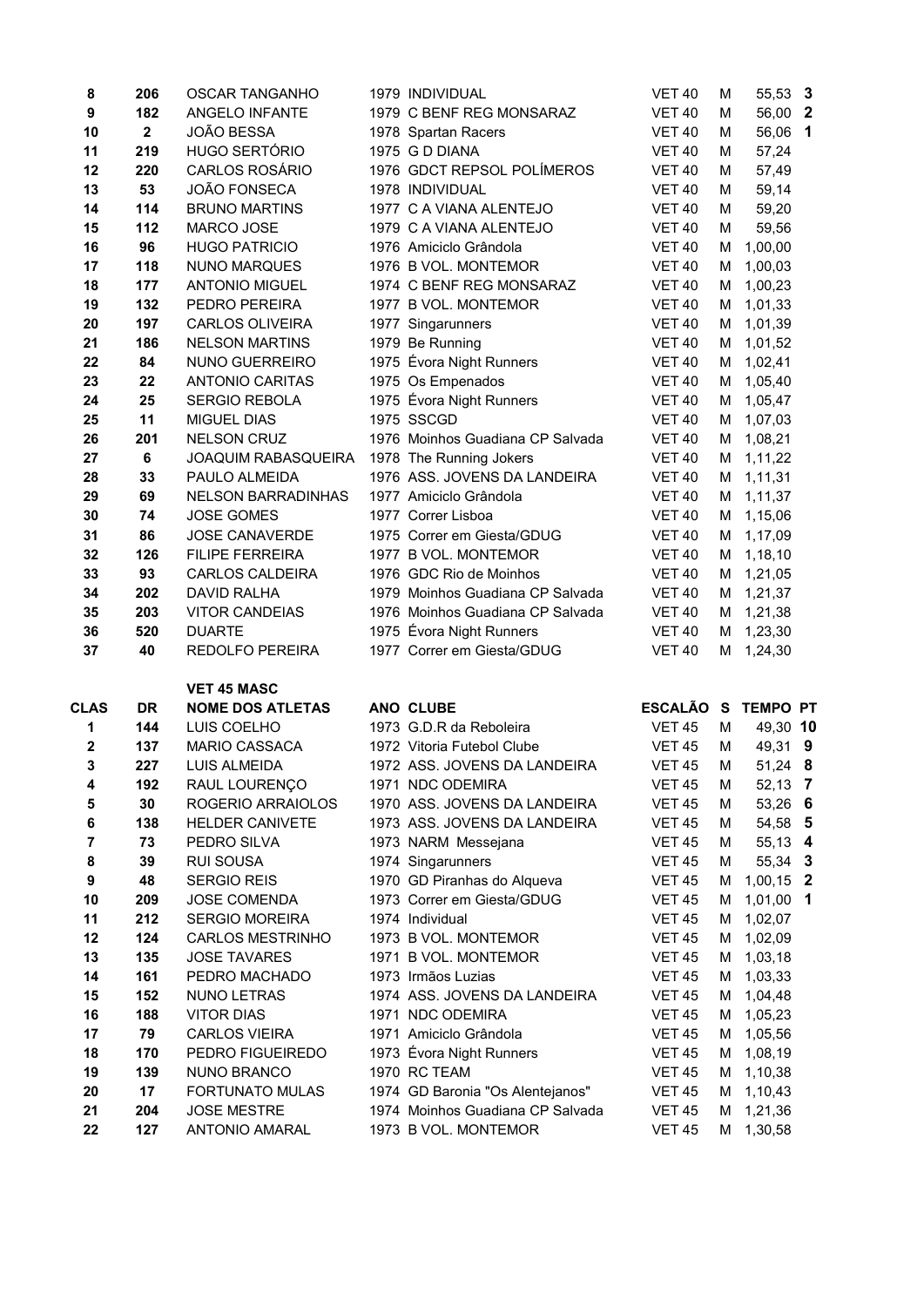|                  |           | <b>VET 50 MASC</b>                               |                                                   |                 |    |                 |                         |
|------------------|-----------|--------------------------------------------------|---------------------------------------------------|-----------------|----|-----------------|-------------------------|
| <b>CLAS</b>      | <b>DR</b> | <b>NOME DOS ATLETAS</b>                          | ANO CLUBE                                         | <b>ESCALÃO</b>  | S  | <b>TEMPO PT</b> |                         |
| 1                | 146       | <b>JOSE INACIO</b>                               | 1965 G.D.R da Reboleira                           | <b>VET 50</b>   | M  | 51,16 10        |                         |
| 2                | 145       | PAULO MOREIRA                                    | 1969 G.D.R da Reboleira                           | <b>VET 50</b>   | м  | 52,37 9         |                         |
| 3                | 62        | <b>JOÃO SANTOS</b>                               | 1966 Irmãos Luzias                                | <b>VET 50</b>   | м  | 54,51           | 8                       |
| 4                | 140       | <b>SERGIO SANTOS</b>                             | 1966 INDIVIDUAL                                   | <b>VET 50</b>   | м  | 57,15           | $\overline{7}$          |
| 5                | 129       | ANTONIO MALHÃO                                   | 1968 B VOL. MONTEMOR                              | <b>VET 50</b>   | м  | 58,17 6         |                         |
| 6                | 97        | <b>MANUEL MESTRINHO</b>                          | 1967 Valenças Sport Club                          | <b>VET 50</b>   | м  | 58,19           | 5                       |
| 7                | 183       | ANTÓNIO VALADAS                                  | 1965 ASS. JOVENS DA LANDEIRA                      | <b>VET 50</b>   | М  | 59,16           | $\overline{\mathbf{4}}$ |
| 8                | 45        | <b>ANTONIO SILVESTRE</b>                         | 1966 sstmOdemira                                  | <b>VET 50</b>   | М  | 59,19 3         |                         |
| $\boldsymbol{9}$ | 107       | JOÃO GONÇALVES                                   | 1969 Beja A Clube                                 | <b>VET 50</b>   | M  | 59,24 2         |                         |
| 10               | 21        | <b>JOAQUIM VARELA</b>                            | 1968 Os Empenados                                 | <b>VET 50</b>   | М  | $1,03,15$ 1     |                         |
| 11               | 46        | MANEIL CARRASQUEIRA                              | 1967 Irmãos Luzias                                | <b>VET 50</b>   | М  | 1,04,11         |                         |
| 12               | 92        | JOÃO GEADAS                                      | 1969 GDC Rio de Moinhos                           | <b>VET 50</b>   | м  | 1,04,41         |                         |
| 13               | 198       | <b>RUI CORREIA</b>                               | 1969 Juventude Atlético Clube                     | <b>VET 50</b>   | м  | 1,05,21         |                         |
| 14               | 210       | <b>JOSE PORTUGUES</b>                            | 1968 Clube Cuba Aventura                          | <b>VET 50</b>   | М  | 1,05,52         |                         |
| 15               | 191       | <b>NELSON MARTINS</b>                            | 1969 NDC ODEMIRA                                  | <b>VET 50</b>   | М  | 1,06,18         |                         |
| 16               | 81        | <b>MANUEL CATITA</b>                             | 1968 Be Running                                   | <b>VET 50</b>   | М  | 1,06,40         |                         |
| 17               | 226       | PAULO RIBEIRO                                    | 1968 INDIVIDUAL                                   | <b>VET 50</b>   | М  | 1,08,27         |                         |
| 18               | 519       | <b>LUIS ROLIM</b>                                | 1968 Irmãos Luzias                                | <b>VET 50</b>   | м  | 1,09,59         |                         |
| 19               | 194       | <b>LUIS MIRANDA</b>                              | 1966 A.T.R. Cabras Doidas                         | <b>VET 50</b>   | м  | 1,11,23         |                         |
| 20               | 77        | PEDRO SERRANO                                    | 1967 Be Running                                   | <b>VET 50</b>   | м  | 1,12,13         |                         |
| 21               | 57        | <b>RUI RAPOSO</b>                                | 1967 Amiciclo Grândola                            | <b>VET 50</b>   | М  | 1,19,14         |                         |
|                  |           |                                                  |                                                   |                 |    |                 |                         |
|                  |           | <b>VET 55 MASC</b>                               |                                                   |                 |    |                 |                         |
| <b>CLAS</b>      | <b>DR</b> | <b>NOME DOS ATLETAS</b>                          | ANO CLUBE                                         | <b>ESCALÃO</b>  | S  | <b>TEMPO PT</b> |                         |
| 1                | 103       | <b>MARIO GODINHO</b>                             | 1964 Beja A Clube                                 | <b>VET 55</b>   | M  | 50,34 10        |                         |
| $\mathbf 2$      | 142       | <b>ABEL GLORIA</b>                               | 1962 G.D.R da Reboleira                           | <b>VET 55</b>   | M  | 52,02 9         |                         |
| 3                | 150       | <b>ANTONIO PULQUERIO</b>                         | 1961 Beja A Clube                                 | <b>VET 55</b>   | М  | 53,24 8         |                         |
| 4                | 141       | <b>JOSE MARCELINO</b>                            | 1962 G.D.R da Reboleira                           | <b>VET 55</b>   | M  | 56,19           | $\overline{7}$          |
| 5                | 158       | <b>ANTONIO URBANO</b>                            | 1963 FC CASTRENSE                                 | <b>VET 55</b>   | M  | 56,30           | $6\phantom{1}6$         |
| 6                | 47        | <b>LUIS ANICETO</b>                              | 1958 singarunners                                 | <b>VET 55</b>   | М  | 58,01           | $\overline{\mathbf{5}}$ |
| 7                | 199       | <b>VITOR FIALHO</b>                              | 1960 Correr em Évora                              | <b>VET 55</b>   | M  | 1,00,19 4       |                         |
| 8                | 111       | <b>FRANCISCO TORRINHA</b>                        | 1964 C A VIANA ALENTEJO                           | <b>VET 55</b>   | M  | $1,01,31$ 3     |                         |
| $\boldsymbol{9}$ | 125       | <b>ABILIO CATARRO</b>                            | 1956 B VOL. MONTEMOR                              | <b>VET 55</b>   | м  | 1,03,48 2       |                         |
| 10               | 166       | <b>CARLOS RODRIGUES</b>                          | 1964 MF Grupo                                     | <b>VET 55</b>   | М  | 1,05,03 1       |                         |
| 11               | 31        | JOÃO ANTONIO SOEIRO                              | 1959 Correr em Giesta/GDUG                        | <b>VET 55</b>   | M  | 1,06,37         |                         |
| 12               | 195       | LUIS LUIS                                        | 1962 INDIVIDUAL                                   | <b>VET 55</b>   | м  | 1,07,55         |                         |
| 13               | 18        | <b>CARLOS MARTINS</b>                            | 1958 Correr em Évora                              | <b>VET 55</b>   | м  | 1,08,43         |                         |
| 14               | 155       | FERNANDO CARVALHEIR/ 1960 Team Run Cabras Doidas |                                                   | <b>VET 55</b>   | м  | 1,10,00         |                         |
| 15               | 123       | <b>ANTONIO GASPAR</b>                            | 1961 B VOL. MONTEMOR                              | <b>VET 55</b>   | м  | 1,10,55         |                         |
| 16               | 131       | <b>MANUEL ANTONIO</b>                            | 1958 B VOL. MONTEMOR                              | <b>VET 55</b>   | м  | 1,14,55         |                         |
| 17               | 54        | MÁRIO ALVES                                      | 1955 INDIVIDUAL<br>1960 Amiciclo Grândola         | <b>VET 55</b>   | м  | 1,15,00         |                         |
| 18               | 56        | <b>EDMUNDO JESUS</b>                             |                                                   | <b>VET 55</b>   | м  | 1,16,08         |                         |
| 19               | 83        | <b>JOSE CURVA</b>                                | 1959 A.T.R. Cabras Doidas<br>1962 Correr em Évora | <b>VET 55</b>   | м  | 1,21,38         |                         |
| 20               | 34        | <b>VITALINO LINO</b>                             | 1963 B VOL. MONTEMOR                              | <b>VET 55</b>   | м  | 1,22,33         |                         |
| 21               | 130       | <b>JOAQUIM MARTINS</b>                           |                                                   | <b>VET 55</b>   |    | M 1,38,51       |                         |
|                  |           |                                                  |                                                   |                 |    |                 |                         |
|                  |           | <b>GERAL FEM</b>                                 |                                                   |                 |    |                 |                         |
| <b>CLAS</b>      | <b>DR</b> | <b>NOME DOS ATLETAS</b>                          | ANO CLUBE                                         | ESCALÃO S TEMPO |    |                 |                         |
| 1                | 190       | ANA LOURENÇO                                     | 1983 NDC ODEMIRA                                  | <b>VET 35</b>   | F  | 53,00           |                         |
| $\bf 2$          | 200       | MARGARIDA DIONISIO                               | 1987 A C SR <sup>ª</sup> DO DESTERRO              | <b>SENIOR</b>   | F  | 53,15           |                         |
| ${\bf 3}$        | 172       | SARA INÁCIO                                      | 1995 ADRAP                                        | <b>SENIOR</b>   | F  | 53,25           |                         |
| 4                | 214       | RAQUEL CABAÇO                                    | 1987 RC TEAM                                      | <b>SENIOR</b>   | F  | 54,32           |                         |
| 5                | 88        | <b>BENVINDA SANTOS</b>                           | 1994 Juventude Vidigalense                        | <b>SENIOR</b>   | F  | 54,52           |                         |
| 6                | 217       | <b>ANJOS MOREIRA</b>                             | 1972 G D DIANA                                    | <b>VET 45</b>   | F  | 1,01,26         |                         |
| $\overline{7}$   | 167       | SOFIA VAZ                                        | 1996 MF Grupo                                     | <b>SENIOR</b>   | F  | 1,01,59         |                         |
| 8                | 119       | <b>MARIA RODRIGUES</b>                           | 1974 B VOL. MONTEMOR                              | <b>VET 45</b>   | F. | 1,03,48         |                         |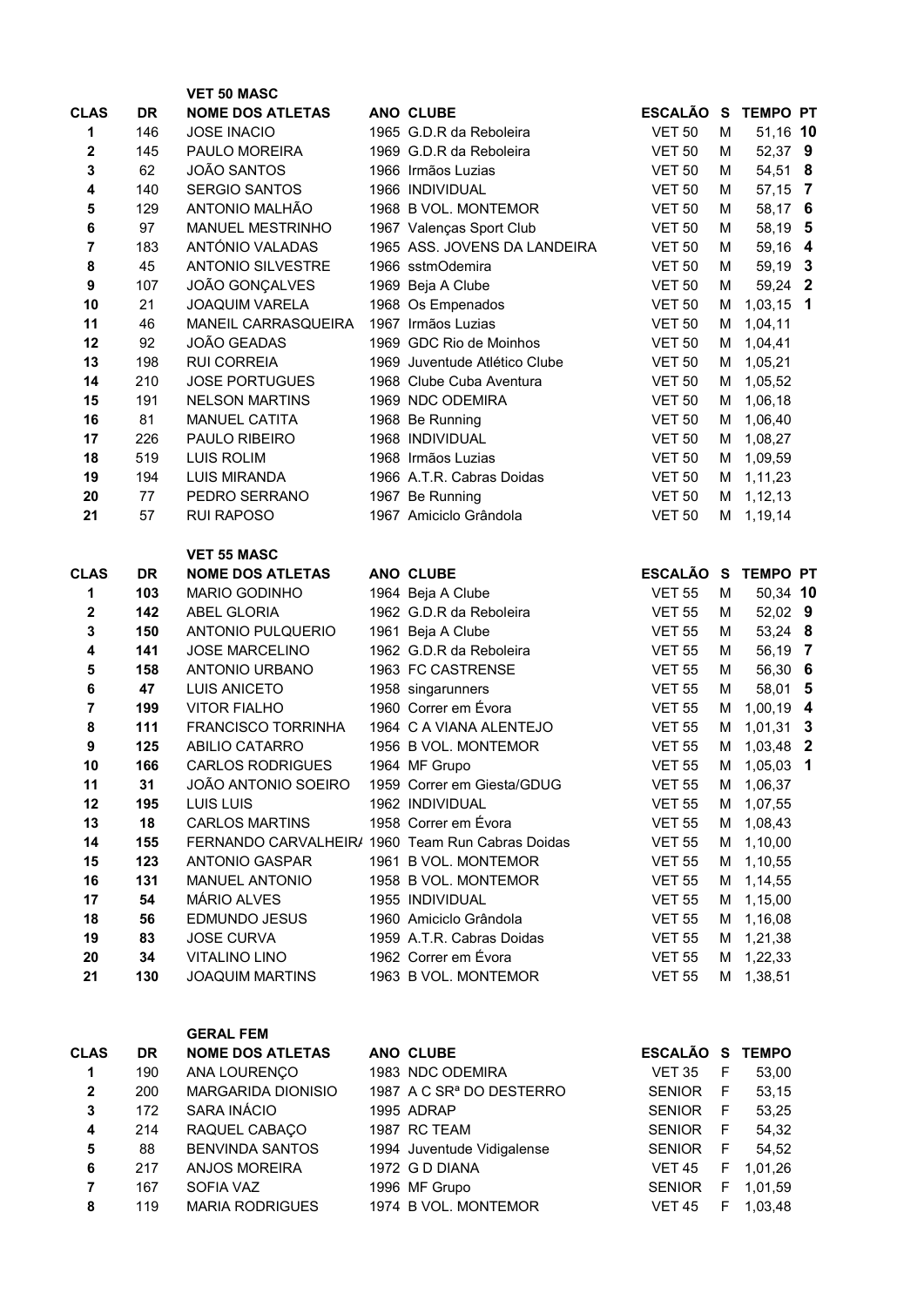| 9  | 106          | <b>XANA QUINTANEIRO</b>         | 1984 Beja A Clube                | <b>VET 35</b> | F | 1,04,46 |
|----|--------------|---------------------------------|----------------------------------|---------------|---|---------|
| 10 | 185          | <b>EUGENIA IZAIAS</b>           | 1963 FED FAMILIA E PAZ           | <b>VET 50</b> | F | 1,05,05 |
| 11 | 205          | ADELINA TANGANHO                | 1978 INDIVIDUAL                  | <b>VET 40</b> | F | 1,05,16 |
| 12 | 115          | <b>CATIA PINTO</b>              | 1987 Be Running                  | <b>SENIOR</b> | F | 1,05,47 |
| 13 | 149          | <b>DORA FIGUEIREDO</b>          | 1992 Be Running                  | <b>SENIOR</b> | F | 1,06,08 |
|    | 178          |                                 | 1969 C BENF REG MONSARAZ         |               | F |         |
| 14 |              | PAULA RAMALHO                   |                                  | <b>VET 50</b> |   | 1,07,23 |
| 15 | 10           | <b>CATIA FONSECA</b>            | 1982 SSCGD                       | <b>VET 35</b> | F | 1,07,35 |
| 16 | 165          | MARIANA CARVALHO                | 2002 MF Grupo                    | <b>JUNIOR</b> | F | 1,07,42 |
| 17 | 117          | <b>SUSANA ESPADA</b>            | 1985 B VOL. MONTEMOR             | <b>SENIOR</b> | F | 1,09,15 |
| 18 | 122          | MARIA JOÃO RIBEIRO              | 1979 B VOL. MONTEMOR             | <b>VET 40</b> | F | 1,10,01 |
| 19 | 163          | AMELIA CARVALHO                 | 1969 MF Grupo                    | <b>VET 50</b> | F | 1,10,07 |
| 20 | 120          | MARLENE CANIÇO                  | 1983 B VOL. MONTEMOR             | <b>VET 35</b> | F | 1,10,58 |
| 21 | 82           | <b>CARMEM SAFARA</b>            | 1984 Be Running                  | <b>VET 35</b> | F | 1,12,14 |
| 22 | 38           | Mª JESUS SOUSA                  | 1978 Singarunners                | <b>VET 40</b> | F | 1,12,38 |
| 23 | 61           | M <sup>a</sup> JOSE SANTOS      | 1968 Irmãos Luzias               | <b>VET 50</b> | F | 1,12,45 |
| 24 | 26           | <b>ANA RACHA</b>                | 1969 Correr em Évora             | <b>VET 50</b> | F | 1,13,41 |
| 25 | 90           | M <sup>a</sup> EDUARDA MEDALHAS | 1991 GDC Rio de Moinhos          | <b>SENIOR</b> | F | 1,14,08 |
| 26 | 12           | <b>RITA MARQUES</b>             | 1991 INDIVIDUAL                  | <b>SENIOR</b> | F | 1,14,20 |
| 27 | 229          | <b>MARIA JUSTINO</b>            | 1972 B VOL. MONTEMOR             | <b>VET 45</b> | F | 1,14,20 |
| 28 | 91           | <b>HELENA CALDEIRA</b>          | 1978 GDC Rio de Moinhos          | <b>VET 40</b> | F | 1,14,29 |
| 29 | 207          | <b>BEATRIZ SARAMAGAIO</b>       | 2000 ASS. JOVENS DA LANDEIRA     | <b>SENIOR</b> | F | 1,14,44 |
| 30 | 52           | MARGARIDA BARRADAS              | 1983 INDIVIDUAL                  | <b>VET 35</b> | F | 1,15,20 |
| 31 | 60           | <b>JULIANA LIMA</b>             | 1984 INDIVIDUAL                  | <b>VET 35</b> | F | 1,15,20 |
| 32 | 37           | PAULA JORGE                     | 1968 The in-laws                 | <b>VET 50</b> | F | 1,16,15 |
| 33 | 104          | ANA MILITÃO                     | 1966 Beja A Clube                | <b>VET 50</b> | F | 1,16,43 |
| 34 | 181          | SILVIA CAMPOS                   | 1977 C BENF REG MONSARAZ         | <b>VET 40</b> | F | 1,18,00 |
| 35 | 121          | ELISABETE PICANÇO               | 1977 B VOL. MONTEMOR             | <b>VET 40</b> | F | 1,18,10 |
| 36 | 95           | <b>SUSANA BANHA</b>             | 1984 ASS.PAS                     | <b>VET 35</b> | F | 1,18,13 |
| 37 | 9            | <b>VANDA</b>                    | 1980 Évora Night Runners         | <b>VET 35</b> | F | 1,18,13 |
| 38 | $\mathbf{1}$ | LILIANA JACINTO                 | 1985 Spartan Racers              | <b>SENIOR</b> | F | 1,18,30 |
| 39 | 43           | PATRICIA PARREIRA               | 1992 GD Baronia "Os Alentejanos" | <b>SENIOR</b> | F | 1,19,29 |
| 40 | 28           | <b>LICIA ADELINO</b>            | 1991 Correr em Évora             | <b>SENIOR</b> | F | 1,20,01 |
| 41 | 168          | <b>SUSANA ROSA</b>              | 1974 MF Grupo                    | <b>VET 45</b> | F | 1,20,14 |
| 42 | 71           | <b>ANA BONITO</b>               | 1998 INDIVIDUAL                  | <b>SENIOR</b> | F | 1,20,29 |
| 43 | 222          | <b>SANDRA FRANCO</b>            | 1978 MF Grupo                    | <b>VET 40</b> | F | 1,20,43 |
| 44 | 517          | <b>CARLA RAMOS</b>              | 1974 Évora Night Runners         | <b>VET 45</b> | F | 1,21,07 |
| 45 | 180          | <b>TANIA CALISTO</b>            | 1988 C BENF REG MONSARAZ         | <b>SENIOR</b> | F | 1,21,13 |
| 46 | 76           | <b>CELINA SERRANO</b>           | 1971 Be Running                  | <b>VET 45</b> | F | 1,22,35 |
| 47 | 35           | <b>MARA SILVA</b>               | 1979 Correr em Évora             | <b>VET 40</b> | F | 1,23,11 |
| 48 | 3            | RUTE OLIVEIRA                   | 1977 Correr em Évora             | <b>VET 40</b> | F | 1,23,11 |
| 49 | 133          | MARIA CORREIA                   | 1966 B VOL. MONTEMOR             | <b>VET 50</b> | F | 1,23,21 |
| 50 | 78           | PAULA SEIXAS                    | 1965 Be Running                  | <b>VET 50</b> | F | 1,23,29 |
| 51 | 24           | JOANA GONÇALVES                 | 1984 ASS. JOVENS DA LANDEIRA     | <b>VET 35</b> | F | 1,24,29 |
| 52 | 58           | PAULA MATIAS                    | 1992 Amiciclo Grândola           | <b>SENIOR</b> | F | 1,25,04 |
| 53 | 116          | <b>CANDIDA VALADAS</b>          | 1960 Be Running                  | <b>VET 50</b> | F | 1,25,55 |
| 54 | 5            | <b>BEATRIZ MIRÃO</b>            | 1997 Évora Night Runners         | <b>SENIOR</b> | F | 1,25,56 |
| 55 | 42           | DINA CAMPINO                    | 1975 Évora Night Runners         | <b>VET 40</b> | F | 1,25,57 |
| 56 | 63           | LUCIA GONÇALVES                 | 1976 Amiciclo Grândola           | <b>VET 40</b> | F | 1,27,05 |
| 57 | 148          | <b>BRIGITE FONSECA</b>          | 1994 INDIVIDUAL                  | <b>SENIOR</b> | F | 1,27,53 |
| 58 | 27           | AMA MELRINHO                    | 1991 Trail do texugo             | <b>SENIOR</b> | F | 1,28,21 |
| 59 | 49           | SONIO QUINTAS                   | 1977 GD Piranhas do Alqueva      | <b>VET 40</b> | F | 1,28,21 |
| 60 | 162          | <b>DINA SILVA</b>               | 1974 Correr em Évora             | <b>VET 45</b> | F | 1,29,01 |
| 61 | 15           | <b>MARIA MARCELO</b>            | 1986 Correr em Évora             | <b>SENIOR</b> | F | 1,29,02 |
| 62 | 50           | ELIMARA SOUZA                   | 1981 INDIVIDUAL                  | <b>VET 35</b> | F | 1,29,30 |
| 63 | 151          | <b>CARINA NUNES</b>             | 1984 Correr em Évora             | <b>VET 35</b> | F | 1,33,11 |
| 64 | 4            | PAULA VICENTE                   | 1965 Correr em Évora             | <b>VET 50</b> | F | 1,33,11 |
| 65 | 66           | PAULA MAURICIO                  | 1972 INDIVIDUAL                  | <b>VET 45</b> | F | 1,35,24 |
| 66 | 59           | DANIELA BOLETA                  | 1993 Amiciclo Grândola           | <b>SENIOR</b> | F | 1,38,01 |
| 67 | 75           | ANA CURVA                       | 1962 A.T.R. Cabras Doidas        | <b>VET 50</b> | F | 1,40,12 |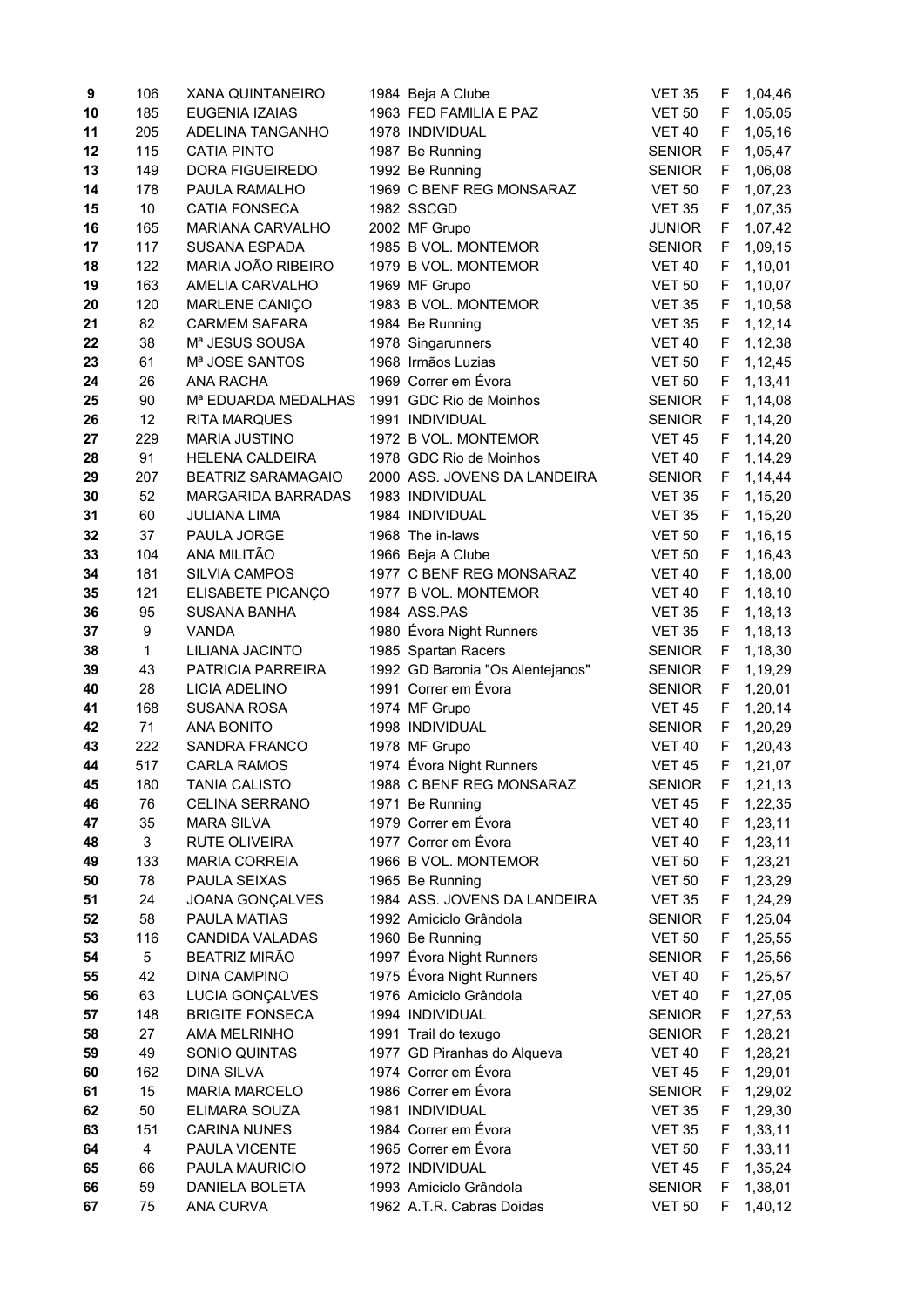| 68 | 80 | ROSA CATITA     | 1968 Be Running      | VET 50 F 1,40,13 |  |
|----|----|-----------------|----------------------|------------------|--|
| 69 | 51 | CREUZA SOUZA    | 1962 INDIVIDUAL      | VET 50 F 1,40,20 |  |
| 70 |    | 156 SONIA RAMOS | 1978 Correr em Évora | VET 40 F 1,42,22 |  |

|             |                | <b>GERAL MASC</b>          |                                      |                |   |              |
|-------------|----------------|----------------------------|--------------------------------------|----------------|---|--------------|
| <b>CLAS</b> | DR             | <b>NOME DOS ATLETAS</b>    | ANO CLUBE                            | <b>ESCALÃO</b> | S | <b>TEMPO</b> |
| 1           | 55             | <b>CLAUDIO RODRIGUES</b>   | 1983 Ass. Cultural Sambrasense       | <b>VET 35</b>  | M | 43,44        |
| $\mathbf 2$ | 169            | <b>JOAO FERREIRA</b>       | 1993 MF Grupo                        | <b>SENIOR</b>  | м | 43,53        |
| 3           | 147            | <b>JOSÉ GASPAR</b>         | 1977 C F OS BELENENSES               | <b>VET 40</b>  | м | 44,02        |
| 4           | 99             | <b>JOÃO CRUZ</b>           | 1985 Beja A Clube                    | <b>SENIOR</b>  | м | 44,48        |
| 5           | 102            | <b>CARLOS PAPACINZA</b>    | 1988 Beja A Clube                    | <b>SENIOR</b>  | м | 44,49        |
| 6           | 100            | <b>CUSTODIO ANTONIO</b>    | 1977 Beja A Clube                    | <b>VET 40</b>  | м | 49,16        |
| 7           | 144            | LUIS COELHO                | 1973 G.D.R da Reboleira              | <b>VET 45</b>  | м | 49,30        |
| 8           | 137            | MARIO CASSACA              | 1972 Vitoria Futebol Clube           | <b>VET 45</b>  | м | 49,31        |
| 9           | 208            | MANUEL MUANDO              | 1984 Amiciclo Grândola               | <b>VET 35</b>  | м | 49,46        |
| 10          | 189            | <b>FRANCISCO GUERREIRO</b> | 1999 NDC ODEMIRA                     | <b>SENIOR</b>  | м | 49,57        |
| 11          | 218            | <b>JOÃO CHARRUA</b>        | 1981 G D DIANA                       | <b>VET 35</b>  | м | 50,12        |
| 12          | 174            | <b>TIAGO MARQUES</b>       | 1977 C BENF REG MONSARAZ             | <b>VET 40</b>  | м | 50,18        |
| 13          | 103            | MARIO GODINHO              | 1964 Beja A Clube                    | <b>VET 55</b>  | м | 50,34        |
| 14          | 221            | RUI GONÇALVES              | 1975 GDCT REPSOL POLÍMEROS           | <b>VET 40</b>  | M | 50,48        |
| 15          | 146            | <b>JOSE INACIO</b>         | 1965 G.D.R da Reboleira              | <b>VET 50</b>  | M | 51,16        |
| 16          | 227            | LUIS ALMEIDA               | 1972 ASS. JOVENS DA LANDEIRA         | <b>VET 45</b>  | M | 51,24        |
| 17          | 142            | <b>ABEL GLORIA</b>         | 1962 G.D.R da Reboleira              | <b>VET 55</b>  | M | 52,02        |
| 18          | 187            | ANGELO DIAS                | 2002 NDC ODEMIRA                     | <b>JUNIOR</b>  | M | 52,03        |
| 19          | 216            | <b>VITOR CARVALHEIRA</b>   | 1988 C N Alvito                      | <b>SENIOR</b>  | м | 52,12        |
| 20          | 192            | RAUL LOURENÇO              | 1971 NDC ODEMIRA                     | <b>VET 45</b>  | M | 52,13        |
| 21          | 224            | <b>MIGUEL ROSA</b>         | 2002 G D PAVIA                       | <b>JUNIOR</b>  | м | 52,19        |
| 22          | 109            | <b>JOSE BANHA</b>          | 1990 Beja A Clube                    | <b>SENIOR</b>  | м | 52,28        |
| 23          | 145            | PAULO MOREIRA              | 1969 G.D.R da Reboleira              | <b>VET 50</b>  | M | 52,37        |
| 24          | 98             | <b>FABIO CORREIA</b>       |                                      | <b>SENIOR</b>  | м | 52,39        |
| 25          | 196            | PAULO BRANCO               | 1989 Beja A Clube<br>1976 INDIVIDUAL | <b>VET 40</b>  | м | 52,49        |
|             |                |                            | 1961 Beja A Clube                    |                |   |              |
| 26          | 150<br>30      | ANTONIO PULQUERIO          |                                      | <b>VET 55</b>  | M | 53,24        |
| 27          |                | ROGERIO ARRAIOLOS          | 1970 ASS. JOVENS DA LANDEIRA         | <b>VET 45</b>  | м | 53,26        |
| 28          | 184            | PEDRO VIEIRA               | 1982 ASS. JOVENS DA LANDEIRA         | <b>VET 35</b>  | M | 53,31        |
| 29          | 225            | <b>RUI MARTINS</b>         | 1985 G D PAVIA                       | <b>SENIOR</b>  | M | 53,42        |
| 30          | 143            | <b>BRUNO FRAGA</b>         | 1977 G.D.R da Reboleira              | <b>VET 40</b>  | M | 53,46        |
| 31          | 164            | <b>MANUEL FONSECA</b>      | 1983 MF Grupo                        | <b>VET 35</b>  | M | 54,13        |
| 32          | 223            | <b>BRUNO HELENO</b>        | 1981 ASS. JOVENS DA LANDEIRA         | <b>VET 35</b>  | M | 54,21        |
| 33          | 213            | JOÃO ANDRÉ                 | 1986 RC TEAM                         | <b>SENIOR</b>  | м | 54,33        |
| 34          | 62             | JOÃO SANTOS                | 1966 Irmãos Luzias                   | <b>VET 50</b>  | M | 54,51        |
| 35          | 87             | <b>JOÃO PATEIRA</b>        | 1978 KÇPHODA WOLVES TRAIL            | VET 40         | М | 54,53        |
| 36          | 138            | <b>HELDER CANIVETE</b>     | 1973 ASS. JOVENS DA LANDEIRA         | <b>VET 45</b>  | М | 54,58        |
| 37          | 108            | NUNO VALENTE               | 1980 Beja A Clube                    | <b>VET 35</b>  | М | 55,10        |
| 38          | 73             | PEDRO SILVA                | 1973 NARM Messejana                  | <b>VET 45</b>  | М | 55,13        |
| 39          | $\overline{7}$ | NUNO CONCHINHA             | 1983 Évora Night Runners             | <b>VET 35</b>  | М | 55,19        |
| 40          | 39             | <b>RUI SOUSA</b>           | 1974 Singarunners                    | <b>VET 45</b>  | М | 55,34        |
| 41          | 206            | <b>OSCAR TANGANHO</b>      | 1979 INDIVIDUAL                      | <b>VET 40</b>  | M | 55,53        |
| 42          | 64             | <b>CARLOS MENES</b>        | 1984 Lebre                           | <b>VET 35</b>  | M | 55,58        |
| 43          | 182            | ANGELO INFANTE             | 1979 C BENF REG MONSARAZ             | <b>VET 40</b>  | M | 56,00        |
| 44          | $\overline{2}$ | JOÃO BESSA                 | 1978 Spartan Racers                  | <b>VET 40</b>  | M | 56,06        |
| 45          | 141            | <b>JOSE MARCELINO</b>      | 1962 G.D.R da Reboleira              | <b>VET 55</b>  | M | 56,19        |
| 46          | 94             | <b>EMANUEL RAMALHO</b>     | 1990 GDC Rio de Moinhos              | <b>SENIOR</b>  | M | 56,21        |
| 47          | 176            | <b>GONÇALO CARRILHO</b>    | 2001 C BENF REG MONSARAZ             | <b>JUNIOR</b>  | M | 56,22        |
| 48          | 158            | ANTONIO URBANO             | 1963 FC CASTRENSE                    | <b>VET 55</b>  | М | 56,30        |
| 49          | 160            | <b>DELFIM LOPES</b>        | 2001 ASS. JOVENS DA LANDEIRA         | <b>JUNIOR</b>  | М | 56,41        |
| 50          | 179            | PEDRO CALISTO              | 1989 C BENF REG MONSARAZ             | <b>SENIOR</b>  | М | 57,01        |
| 51          | 175            | <b>JESUALDO CLARO</b>      | 1985 C BENF REG MONSARAZ             | <b>SENIOR</b>  | М | 57,02        |
| 52          | 140            | <b>SERGIO SANTOS</b>       | 1966 INDIVIDUAL                      | <b>VET 50</b>  | М | 57,15        |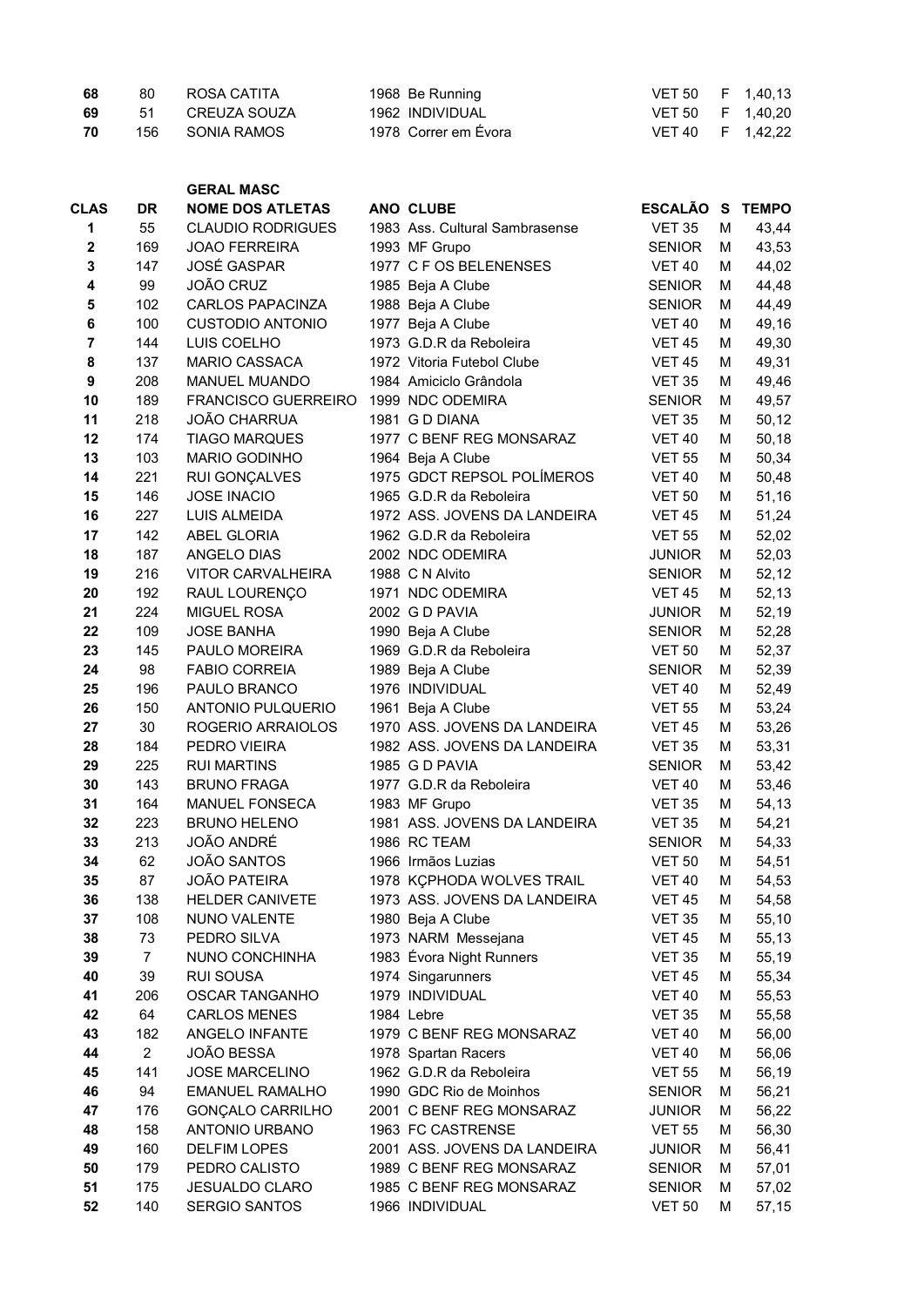| 53       | 219        | <b>HUGO SERTÓRIO</b>                             | 1975 G D DIANA                                   | <b>VET 40</b>                  |        |                    |
|----------|------------|--------------------------------------------------|--------------------------------------------------|--------------------------------|--------|--------------------|
|          |            | <b>CARLOS ROSÁRIO</b>                            |                                                  |                                | M      | 57,24              |
| 54       | 220        |                                                  | 1976 GDCT REPSOL POLÍMEROS                       | <b>VET 40</b>                  | M      | 57,49              |
| 55       | 47         | <b>LUIS ANICETO</b>                              | 1958 singarunners                                | <b>VET 55</b>                  | M      | 58,01              |
| 56       | 129        | ANTONIO MALHÃO                                   | 1968 B VOL. MONTEMOR                             | <b>VET 50</b>                  | M      | 58,17              |
| 57       | 97         | <b>MANUEL MESTRINHO</b>                          | 1967 Valenças Sport Club                         | <b>VET 50</b>                  | М      | 58,19              |
| 58       | 41         | JOÃO CRUZ                                        | 1982 RC TEAM                                     | <b>VET 35</b>                  | М      | 59,43              |
| 59       | 157        | CARLOS COELHO                                    | 1988 FC CASTRENSE                                | <b>SENIOR</b>                  | М      | 59,10              |
| 60       | 53         | <b>JOÃO FONSECA</b>                              | 1978 INDIVIDUAL                                  | <b>VET 40</b>                  | M      | 59,14              |
| 61       | 183        | ANTÓNIO VALADAS                                  | 1965 ASS. JOVENS DA LANDEIRA                     | <b>VET 50</b>                  | М      | 59,16              |
| 62       | 45         | <b>ANTONIO SILVESTRE</b>                         | 1966 sstmOdemira                                 | <b>VET 50</b>                  | М      | 59,19              |
| 63       | 114        | <b>BRUNO MARTINS</b>                             | 1977 C A VIANA ALENTEJO                          | <b>VET 40</b>                  | М      | 59,20              |
| 64       | 107        | JOÃO GONÇALVES                                   | 1969 Beja A Clube                                | <b>VET 50</b>                  | м      | 59,24              |
| 65       | 32         | <b>JOÃO SOEIRO</b>                               | 1990 Correr em Giesta/GDUG                       | <b>SENIOR</b>                  | м      | 59,26              |
| 66       | 215        | PAULO VIEGAS                                     | 1981 ASS. JOVENS DA LANDEIRA                     | <b>VET 35</b>                  | м      | 59,55              |
| 67       | 112        | MARCO JOSE                                       | 1979 C A VIANA ALENTEJO                          | <b>VET 40</b>                  | М      | 59,56              |
| 68       | 96         | <b>HUGO PATRICIO</b>                             | 1976 Amiciclo Grândola                           | <b>VET 40</b>                  | M      | 1,00,00            |
| 69       | 118        | <b>NUNO MARQUES</b>                              | 1976 B VOL. MONTEMOR                             | <b>VET 40</b>                  | м      | 1,00,03            |
| 70       | 48         | <b>SERGIO REIS</b>                               | 1970 GD Piranhas do Alqueva                      | <b>VET 45</b>                  | М      | 1,00,15            |
| 71       | 199        | <b>VITOR FIALHO</b>                              | 1960 Correr em Évora<br>1974 C BENF REG MONSARAZ | <b>VET 55</b>                  | M      | 1,00,19            |
| 72       | 177<br>209 | <b>ANTONIO MIGUEL</b><br><b>JOSE COMENDA</b>     |                                                  | <b>VET 40</b>                  | M      | 1,00,23            |
| 73       | 111        |                                                  | 1973 Correr em Giesta/GDUG                       | <b>VET 45</b>                  | M      | 1,01,00            |
| 74       |            | <b>FRANCISCO TORRINHA</b>                        | 1964 C A VIANA ALENTEJO<br>1977 B VOL. MONTEMOR  | <b>VET 55</b>                  | м      | 1,01,31            |
| 75<br>76 | 132<br>197 | PEDRO PEREIRA<br><b>CARLOS OLIVEIRA</b>          | 1977 Singarunners                                | <b>VET 40</b><br><b>VET 40</b> | М<br>M | 1,01,33            |
| 77       | 186        | <b>NELSON MARTINS</b>                            | 1979 Be Running                                  | <b>VET 40</b>                  | M      | 1,01,39            |
| 78       | 212        | <b>SERGIO MOREIRA</b>                            | 1974 Individual                                  | <b>VET 45</b>                  | М      | 1,01,52<br>1,02,07 |
| 79       | 124        | <b>CARLOS MESTRINHO</b>                          | 1973 B VOL. MONTEMOR                             | <b>VET 45</b>                  | М      | 1,02,09            |
| 80       | 84         | NUNO GUERREIRO                                   | 1975 Évora Night Runners                         | <b>VET 40</b>                  | м      | 1,02,41            |
| 81       | 21         | <b>JOAQUIM VARELA</b>                            | 1968 Os Empenados                                | <b>VET 50</b>                  | М      | 1,03,15            |
| 82       | 135        | <b>JOSE TAVARES</b>                              | 1971 B VOL. MONTEMOR                             | <b>VET 45</b>                  | М      | 1,03,18            |
| 83       | 161        | PEDRO MACHADO                                    | 1973 Irmãos Luzias                               | <b>VET 45</b>                  | М      | 1,03,33            |
| 84       | 125        | <b>ABILIO CATARRO</b>                            | 1956 B VOL. MONTEMOR                             | <b>VET 55</b>                  | М      | 1,03,48            |
| 85       | 46         | MANEIL CARRASQUEIRA                              | 1967 Irmãos Luzias                               | <b>VET 50</b>                  | M      | 1,04,11            |
| 86       | 92         | JOÃO GEADAS                                      | 1969 GDC Rio de Moinhos                          | <b>VET 50</b>                  | M      | 1,04,41            |
| 87       | 152        | NUNO LETRAS                                      | 1974 ASS. JOVENS DA LANDEIRA                     | <b>VET 45</b>                  | M      | 1,04,48            |
| 88       | 166        | <b>CARLOS RODRIGUES</b>                          | 1964 MF Grupo                                    | <b>VET 55</b>                  | М      | 1,05,03            |
| 89       | 19         | LUIS ALBARDINHA                                  | 1989 INDIVIDUAL                                  | <b>SENIOR</b>                  | M      | 1,05,10            |
| 90       | 23         | <b>HELIO BARRELAS</b>                            | 1982 ASS. JOVENS DA LANDEIRA                     | <b>VET 35</b>                  | м      | 1,05,19            |
| 91       | 198        | <b>RUI CORREIA</b>                               | 1969 Juventude Atlético Clube                    | <b>VET 50</b>                  | M      | 1,05,21            |
| 92       | 188        | <b>VITOR DIAS</b>                                | 1971 NDC ODEMIRA                                 | <b>VET 45</b>                  | м      | 1,05,23            |
| 93       | 22         | <b>ANTONIO CARITAS</b>                           | 1975 Os Empenados                                | <b>VET 40</b>                  | м      | 1,05,40            |
| 94       | 25         | SERGIO REBOLA                                    | 1975 Évora Night Runners                         | <b>VET 40</b>                  | м      | 1,05,47            |
| 95       | 210        | <b>JOSE PORTUGUES</b>                            | 1968 Clube Cuba Aventura                         | <b>VET 50</b>                  | M      | 1,05,52            |
| 96       | 79         | <b>CARLOS VIEIRA</b>                             | 1971 Amiciclo Grândola                           | <b>VET 45</b>                  | M      | 1,05,56            |
| 97       | 65         | <b>CARLOS REIS</b>                               | 1985 The in-laws                                 | <b>SENIOR</b>                  | M      | 1,06,16            |
| 98       | 191        | <b>NELSON MARTINS</b>                            | 1969 NDC ODEMIRA                                 | <b>VET 50</b>                  | M      | 1,06,18            |
| 99       | 31         | JOÃO ANTONIO SOEIRO                              | 1959 Correr em Giesta/GDUG                       | <b>VET 55</b>                  | M      | 1,06,37            |
| 100      | 113        | FLAVIO BAIÃO                                     | 1980 C A VIANA ALENTEJO                          | <b>VET 35</b>                  | M      | 1,06,38            |
| 101      | 81         | <b>MANUEL CATITA</b>                             | 1968 Be Running                                  | <b>VET 50</b>                  | M      | 1,06,40            |
| 102      | 11         | MIGUEL DIAS                                      | 1975 SSCGD                                       | <b>VET 40</b>                  | M      | 1,07,03            |
| 103      | 14         | GONÇALO MELÃO                                    | 1986 The Running Jokers                          | <b>SENIOR</b>                  | M      | 1,07,47            |
| 104      | 195        | LUIS LUIS                                        | 1962 INDIVIDUAL                                  | <b>VET 55</b>                  | M      | 1,07,55            |
| 105      | 170        | PEDRO FIGUEIREDO                                 | 1973 Évora Night Runners                         | <b>VET 45</b>                  | M      | 1,08,19            |
| 106      | 201        | <b>NELSON CRUZ</b>                               | 1976 Moinhos Guadiana CP Salvada                 | <b>VET 40</b>                  | M      | 1,08,21            |
| 107      | 226        | PAULO RIBEIRO                                    | 1968 INDIVIDUAL                                  | <b>VET 50</b>                  | M      | 1,08,27            |
| 108      | 18         | <b>CARLOS MARTINS</b>                            | 1958 Correr em Évora                             | <b>VET 55</b>                  | M      | 1,08,43            |
| 109      | 519        | <b>LUIS ROLIM</b>                                | 1968 Irmãos Luzias                               | <b>VET 50</b>                  | M      | 1,09,59            |
| 110      | 155        | FERNANDO CARVALHEIR/ 1960 Team Run Cabras Doidas |                                                  | <b>VET 55</b>                  | M      | 1,10,00            |
| 111      | 139        | NUNO BRANCO                                      | 1970 RC TEAM                                     | <b>VET 45</b>                  | м      | 1,10,38            |